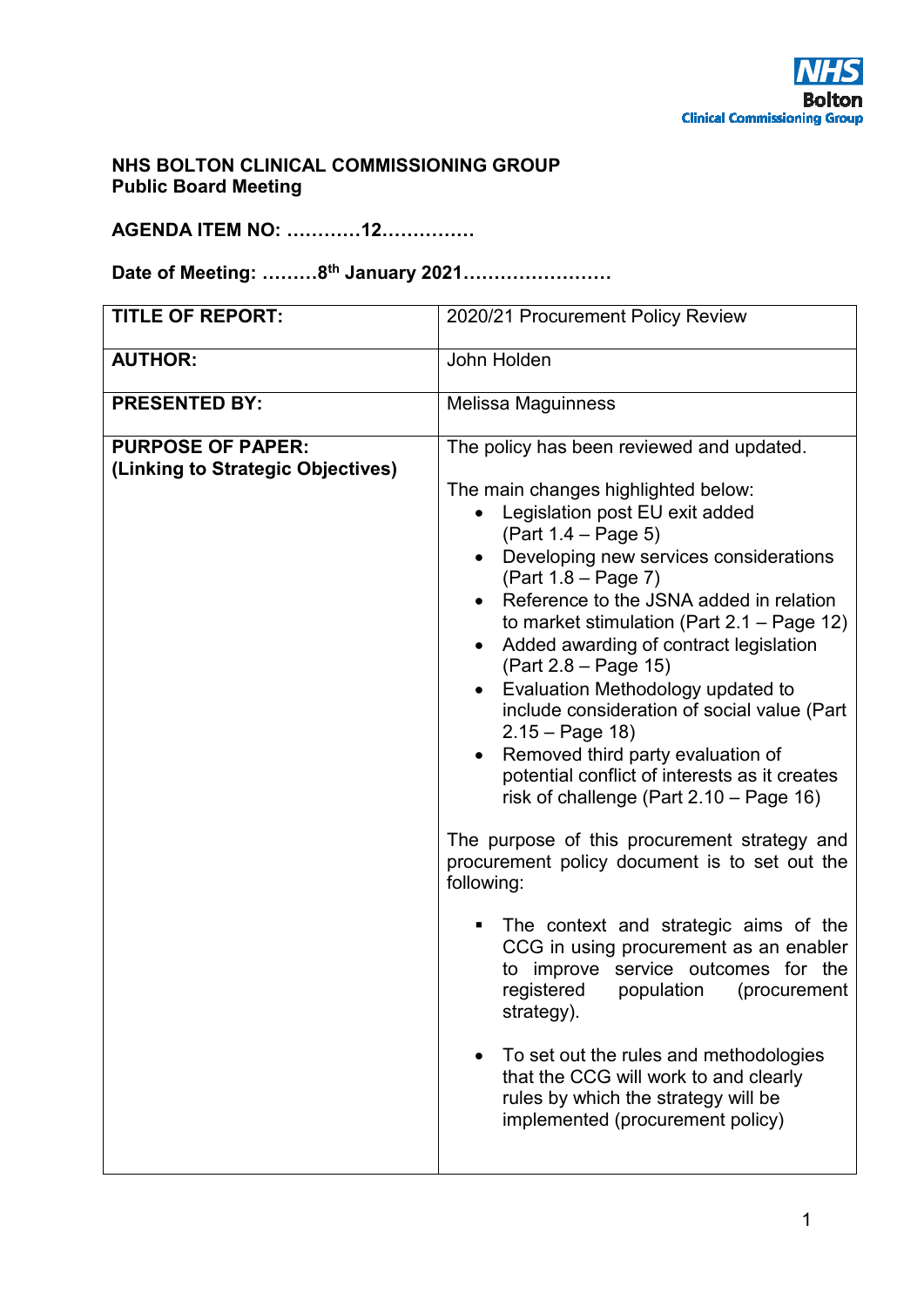| <b>LINKS TO CORPORATE</b>                                                                                 | Deliver the outcomes in the Bolton Joint<br><b>Health and Care Plan.</b> |            |
|-----------------------------------------------------------------------------------------------------------|--------------------------------------------------------------------------|------------|
| <b>OBJECTIVES (tick relevant boxes):</b>                                                                  | Ensure compliance with the NHS statutory                                 | $\sqrt{ }$ |
|                                                                                                           | duties and NHS Constitution.                                             |            |
|                                                                                                           | Deliver financial balance.                                               | N          |
|                                                                                                           | <b>Regulatory Requirement.</b>                                           | N          |
|                                                                                                           | <b>Standing Item.</b>                                                    |            |
| <b>RECOMMENDATION TO THE</b><br><b>BOARD:</b><br>(Please be clear if decision<br>required, or for noting) | For approval of the updated policy.                                      |            |
| <b>COMMITTEES/GROUPS</b>                                                                                  | <b>CCG Executive</b>                                                     |            |
| <b>PREVIOUSLY CONSULTED:</b>                                                                              | <b>SBS Procurement Team</b>                                              |            |
|                                                                                                           |                                                                          |            |
| <b>REVIEW OF CONFLICTS OF</b><br><b>INTEREST:</b>                                                         | <b>None</b>                                                              |            |
| <b>VIEW OF THE PATIENTS, CARERS</b><br>OR THE PUBLIC, AND THE EXTENT<br>OF THEIR INVOLVEMENT:             | N/A                                                                      |            |
| <b>OUTCOME OF EQUALITY IMPACT</b><br><b>ASSESSMENT (EIA) AND ANY</b><br><b>ASSOCIATED RISKS:</b>          | N/A                                                                      |            |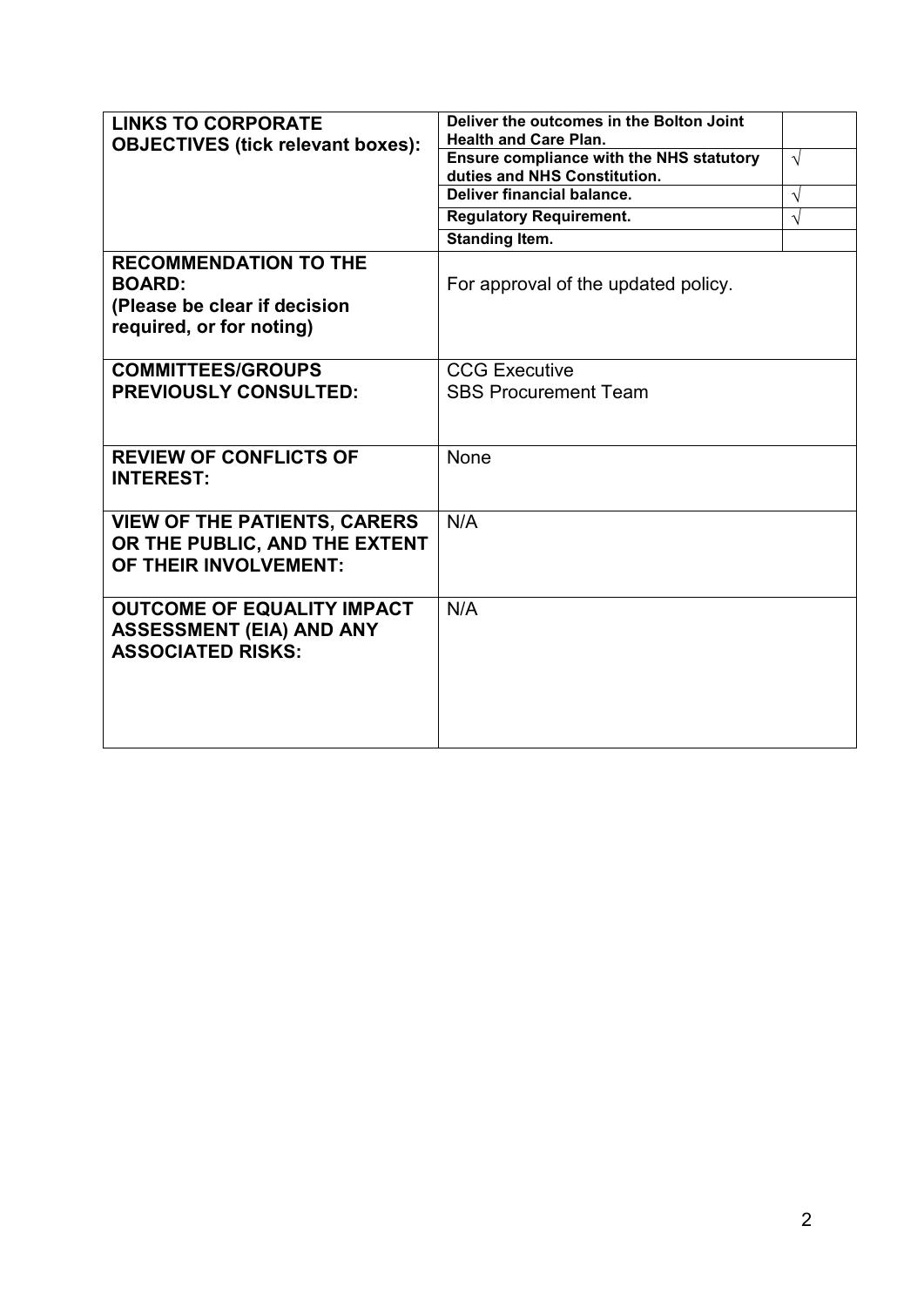

**Bolton Clinical Commissioning Group** 

# **Procurement Strategy & Policy**

| <b>Policy Number</b>       | PROCURE01                                                                                        |
|----------------------------|--------------------------------------------------------------------------------------------------|
| <b>Target Audience</b>     | <b>CCG Executive</b><br><b>CCG Staff</b><br><b>Providers</b>                                     |
| <b>Approving Committee</b> | <b>CCG Board</b>                                                                                 |
| <b>Date Approved</b>       | 25th November 2020                                                                               |
| <b>Last Review Date</b>    |                                                                                                  |
| <b>Next Review Date</b>    | 2 years following formal approval                                                                |
| <b>Policy Author</b>       | <b>Director of Transformation and</b><br><b>Contract Performance &amp; Assurance</b><br>Manager. |
| <b>Version Number</b>      | FINAL v3.0                                                                                       |

The CCG is committed to an environment that promotes equality, embraces diversity and respects human rights both within our workforce and in service delivery. This document should be implemented with due regard to this commitment.

This document can only be considered valid when viewed via the CCG's intranet. If this document is printed into hard copy or saved to another location, you must check that the version number on your copy matches that of the one online.

Approved documents are valid for use after their approval date and remain in force beyond any expiry of their review date until a new version is available.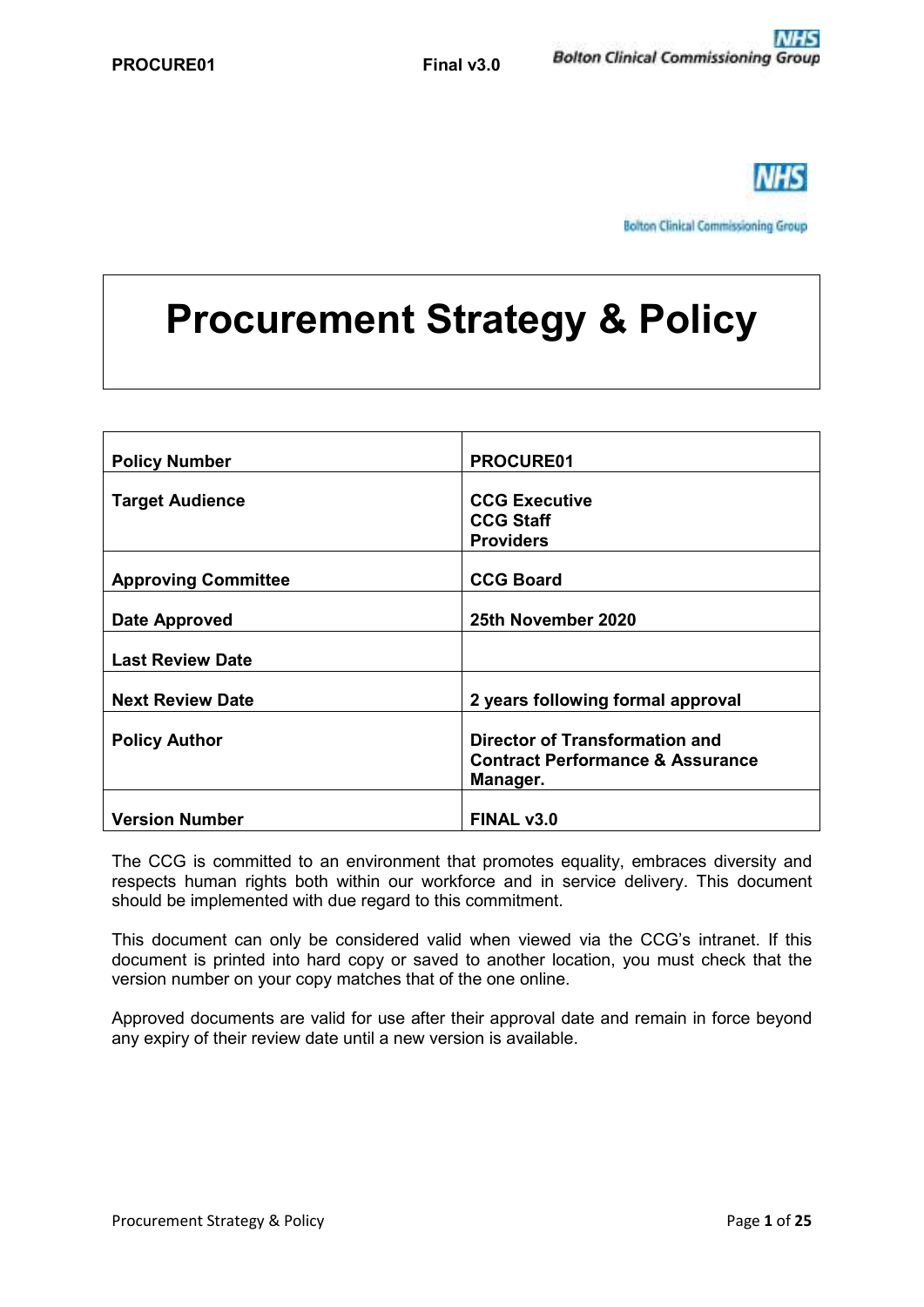## **Version Control Sheet**

| <b>Version</b>         | <b>Date</b>   | <b>Reviewed</b><br><b>By</b> | <b>Comment</b> |
|------------------------|---------------|------------------------------|----------------|
| Draft v <sub>0.1</sub> | Nov 15        | <b>CCG</b><br>Executive      |                |
|                        |               |                              |                |
| Draft v <sub>0.1</sub> | <b>Nov 15</b> | <b>CCG Board</b>             | Approved       |
|                        |               | <b>CCG</b>                   |                |
| Final $v1.0$           | <b>Nov 15</b> | Executive                    |                |
| Final v <sub>2</sub>   | Sep 18        | <b>CCG</b>                   |                |
|                        |               | Executive                    |                |
| Final $v3.0$           | <b>Nov 20</b> | <b>CCG</b>                   | Approved       |
|                        |               | Executive                    |                |

| Analysis of Effect completed:     | ∣ Bv: | Jate. |
|-----------------------------------|-------|-------|
| <b>Equality Impact Assessment</b> |       |       |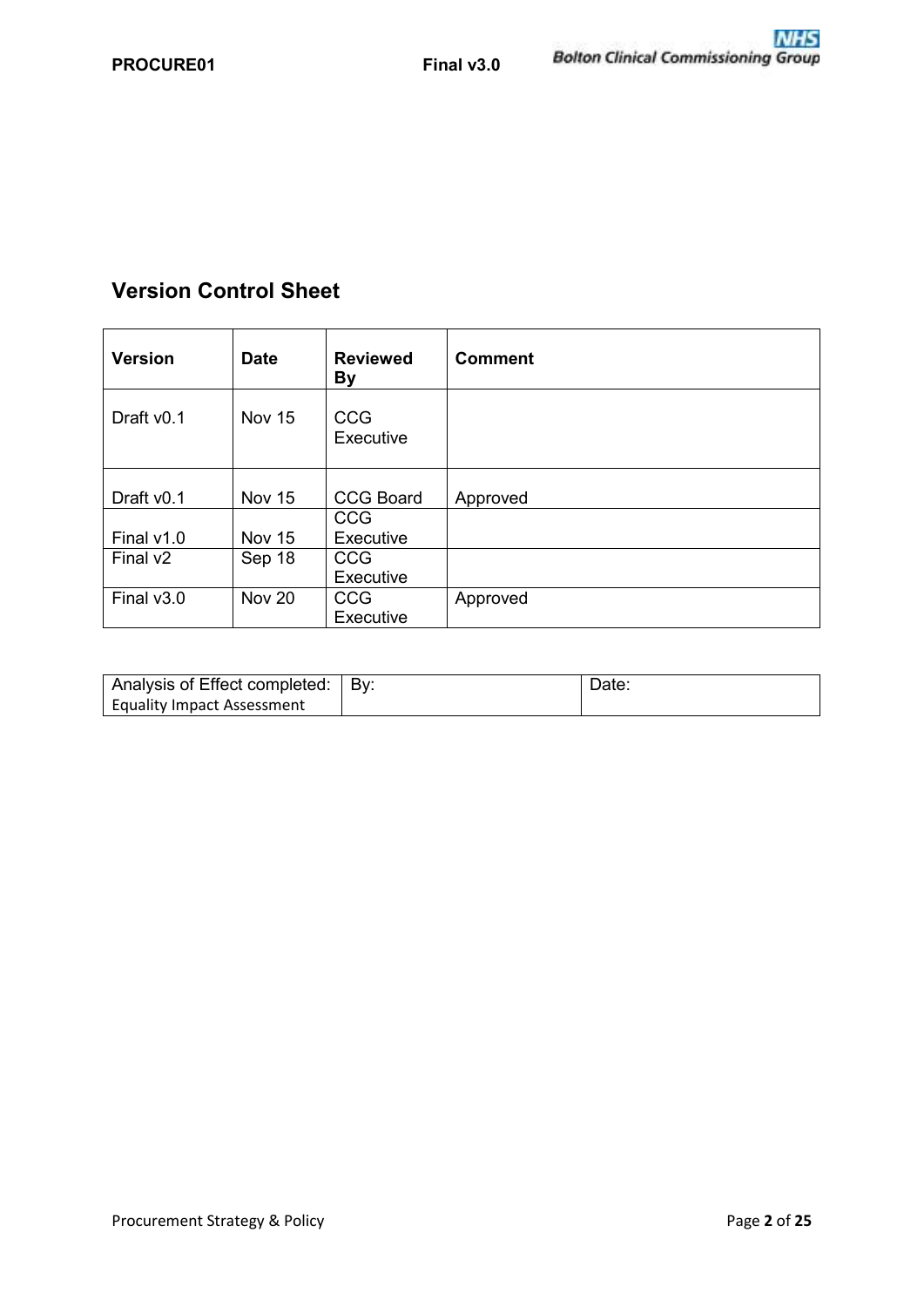## **BOLTON CCG PROCUREMENT STRATEGY AND PROCUREMENT POLICY**

**Contents** 

Part 1 - Procurement Strategy

## Part 2 - Procurement Policy (High Level)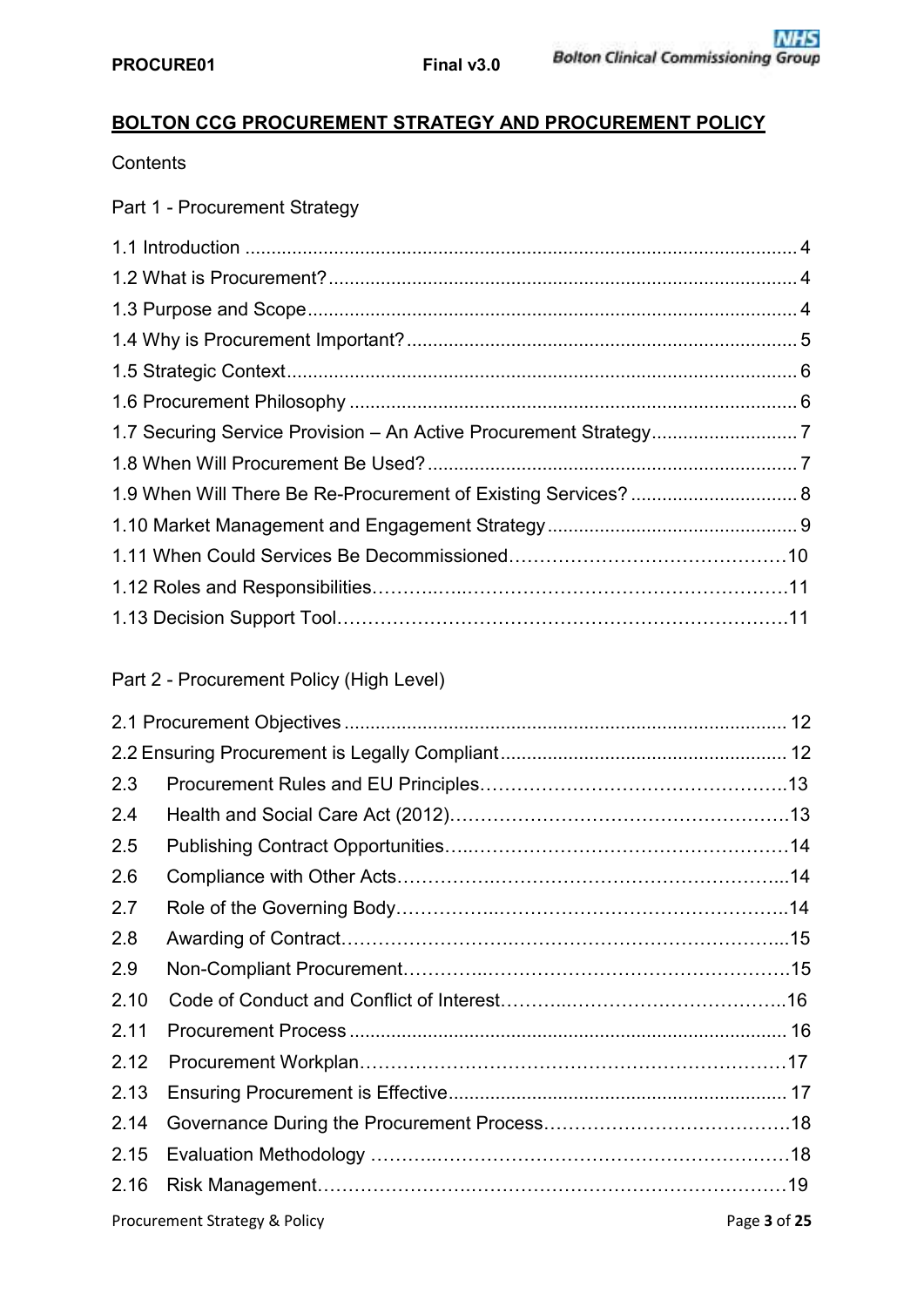#### **PART 1 - PROCURMENT STRATEGY**

#### **1.1 INTRODUCTION**

The purpose of this procurement strategy and procurement policy document is to set out the following:

 The context and strategic aims of the Clinical Commissioning Group (CCG) in using procurement as an enabler to improve service outcomes for the registered population (procurement strategy) by ensuring adherence to the regulatory requirements and statutory guidance relating to Procurement

To set out the rules and methodologies that the CCG will work to and clearly rules by which the strategy will be implemented (procurement policy)

The purpose of the document is not intended to be comprehensively prescriptive or to provide detailed processes and procedures.

#### **1.2 WHAT IS PROCUREMENT?**

Clinically led commissioning is the key process by which the CCG secures the best services for the registered population. The commissioning cycle requires robust and efficient procurement in order to successfully achieve best practice and realise the benefits for the registered population and the public.

Procurement is the formal process by which services are acquired from the best possible Provider. Procurement is used to acquire the right services from the right supplier at the right time, in the right place at the right price, for the best and right quality.

NHS Bolton CCG has a duty to commission services which meet the needs of the population and deliver value for money for the tax payer. Commissioning intentions are developed every year within the context of the CCG's strategic plans.

A 5 year strategic commissioning plan is being developed for the locality with the council and this will be available from October 2020.

Procurement of new services and re-procurement of existing services are essential commissioning tools to ensure that services are both affordable and meet the changes in registered populations' needs.

#### **1.3 PURPOSE AND SCOPE**

This procurement strategy and procurement policy applies to all healthcare service procurement activities (clinical and non-clinical) within the CCG. This policy does not cover the procurement of goods. The procurement of goods is undertaken using the prime financial policy.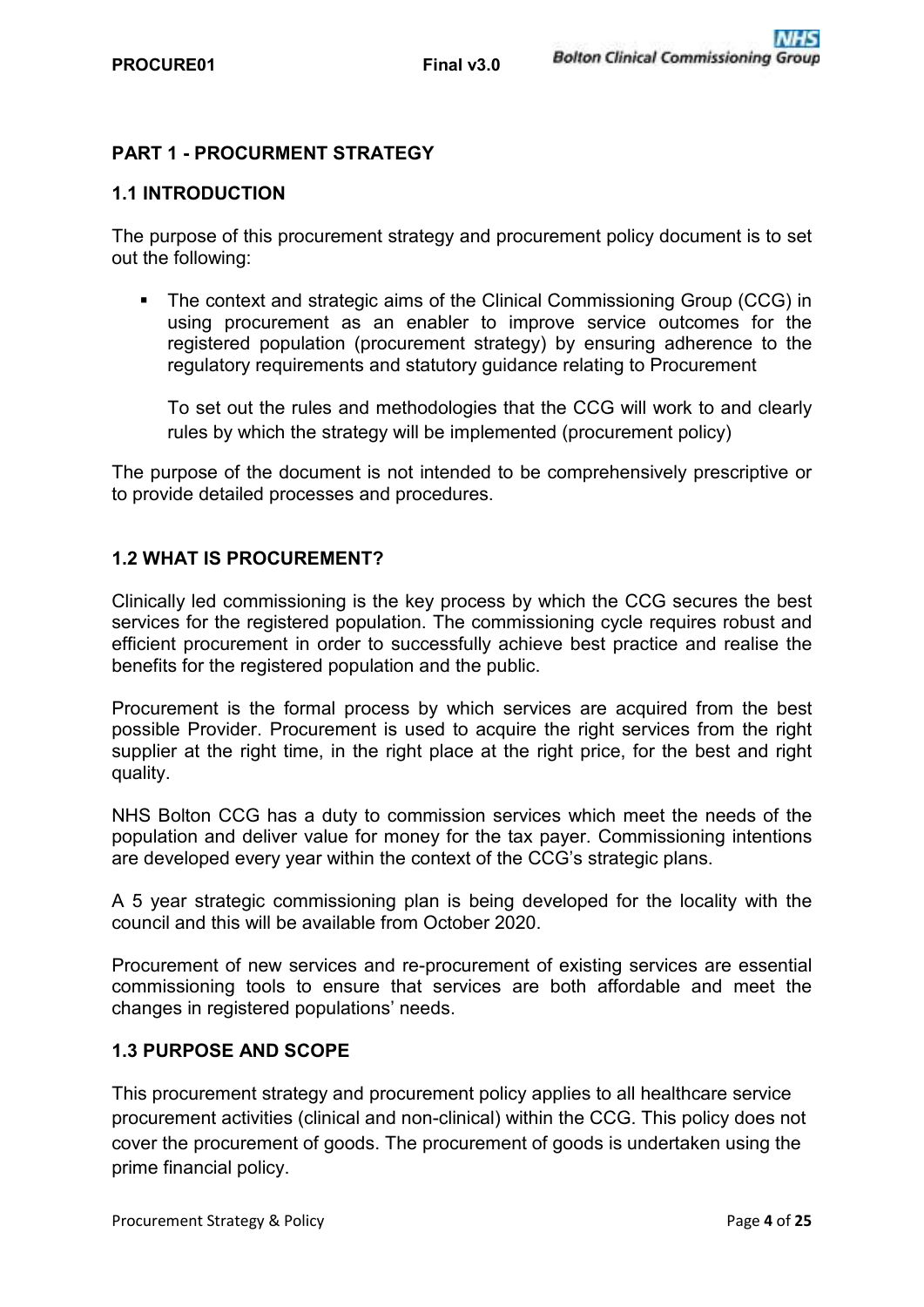The CCG and Bolton Council will undertake procurements through a combination of in house and external experts. An evaluation of proposed procurements will be taken at the initiation of the project to identify the appropriate procurement partner.

This document sets out the procurement strategy and a high level procurement policy. This allows the reader to link the strategy to operational activity but this document does not provide detailed procedures or act as a procurement manual.

#### **1.4 WHY IS PROCUREMENT IMPORTANT?**

There are a number of reasons why procurement is important:-

- EU and UK competition law requires the transparent and open procurement of services that are worth in excess of the identified Standing Financial Instructions and published threshold values;
- Following the EU exit the CCG will still be bound by Procurement, Patient Choice and Competition Regulations and by UK law – which will remain when EU Law is no longer required.
- NHS guidance requires the promotion of competition, wherever appropriate, through procurement;
- The CCG's constitution requires competition above set limits.
- Procurement driven competition can drive better value (service, quality, outcomes, access and cost);
- Procurement provides evidence to the public that the CCG is testing the healthcare market and maximising value for money.

Procurement and contracting processes ensure that agreements with providers are set out clearly and accurately with both the commissioner and the provider being clear about what is expected. By putting in place excellent procurement and contracting processes, the CCG can specify quality standards and outcomes and facilitate good working relationships with providers, offering protection to service users and ensuring value for money. The specific procurement process will depend on the scale and nature of any procurement and comply with UK law, CCG Corporate Governance requirements, financial policies and EU and national procurement policies and procedures.

All CCG procurements are aligned against the above context and with the intention to secure high quality, safe and cost effective health and social care services for the registered and local populations.

The overarching principles of public procurement within the NHS are as follows:

• **Transparency** – Commissioners are required to publish procurement strategies and intentions to procure, feedback to unsuccessful bidders, details of awarded contracts, maintaining availability of records which demonstrate how procurement decisions were made.

• **Proportionality** – The level of capacity and resource involved in the procurement process both on behalf of the commissioner and the potential providers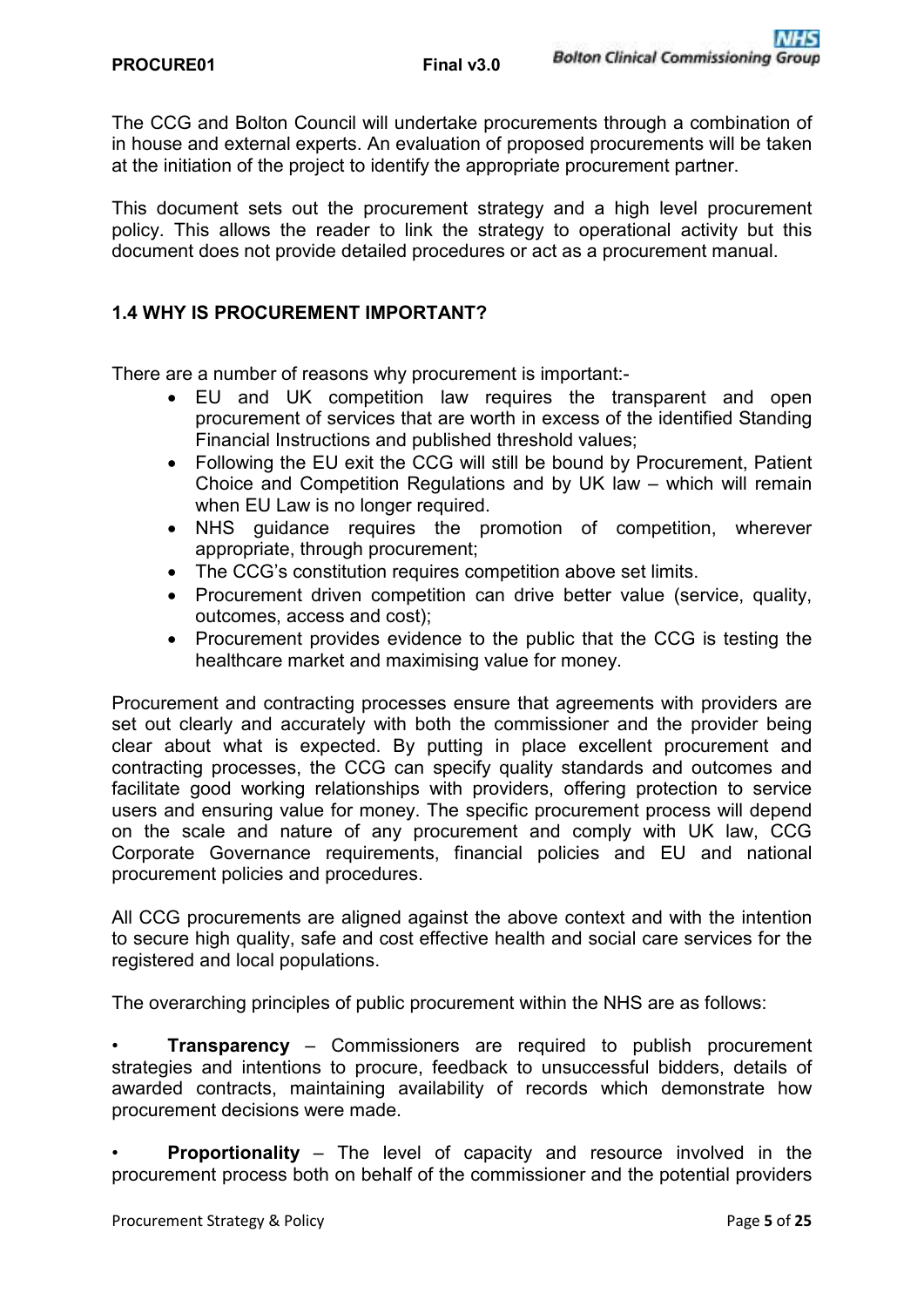should be proportionate to the relevant factors, circumstances, total value, risks and complexity of the service being procured.

• **Equality/Non-discriminatory** – The duty to treat all potential providers equally. This could include level of engagement with certain providers on service design. To ensure any service specification has not been designed to exclude certain providers. Ensuring the deadline for submissions has not been set to favour certain providers.

#### **1.5 STRATEGIC CONTEXT**

NHS Bolton CCG has an ambitious vision to deliver fully integrated care across health and social care services, with primary care based firmly at the centre of this model. One where the registered population is treated by the right professional at the right time, in the right setting in an integrated model.

The CCG must deliver significant savings over the period covered by its Strategic Plan (2016 to 2021). This will require the CCG to undertake strategic transformation of services in order to deliver a care economy that improves health outcomes for the people of Bolton and is financially stable; resulting in a downsizing of hospital based activities and reinvestment in care outside of hospital with a focus on prevention and early intervention.

#### **1.6 PROCUREMENT PHILOSOPHY**

The CCG regards procurement as a strategic enabler to:

- Support a shift in activity and resources from a hospital setting to locations outside of hospital in line with the CCG's 5 year strategy; providing care closer to home for the registered population
- Achieve its vision for transforming and integrating healthcare in Bolton
- Delivering quality services and value for money from the public purse
- **Create an environment where providers:** 
	- o Understand and embrace the CCG's vision for its population
	- o Are responsive to commissioners' intentions
	- o Work with each other for the benefit of the people of Bolton
	- o Innovate
	- o Focus on health outcomes
- Meet the funding challenge we face in the next 5 years and beyond.
- **Improving outcomes**
- **Enables a significant focus on social value**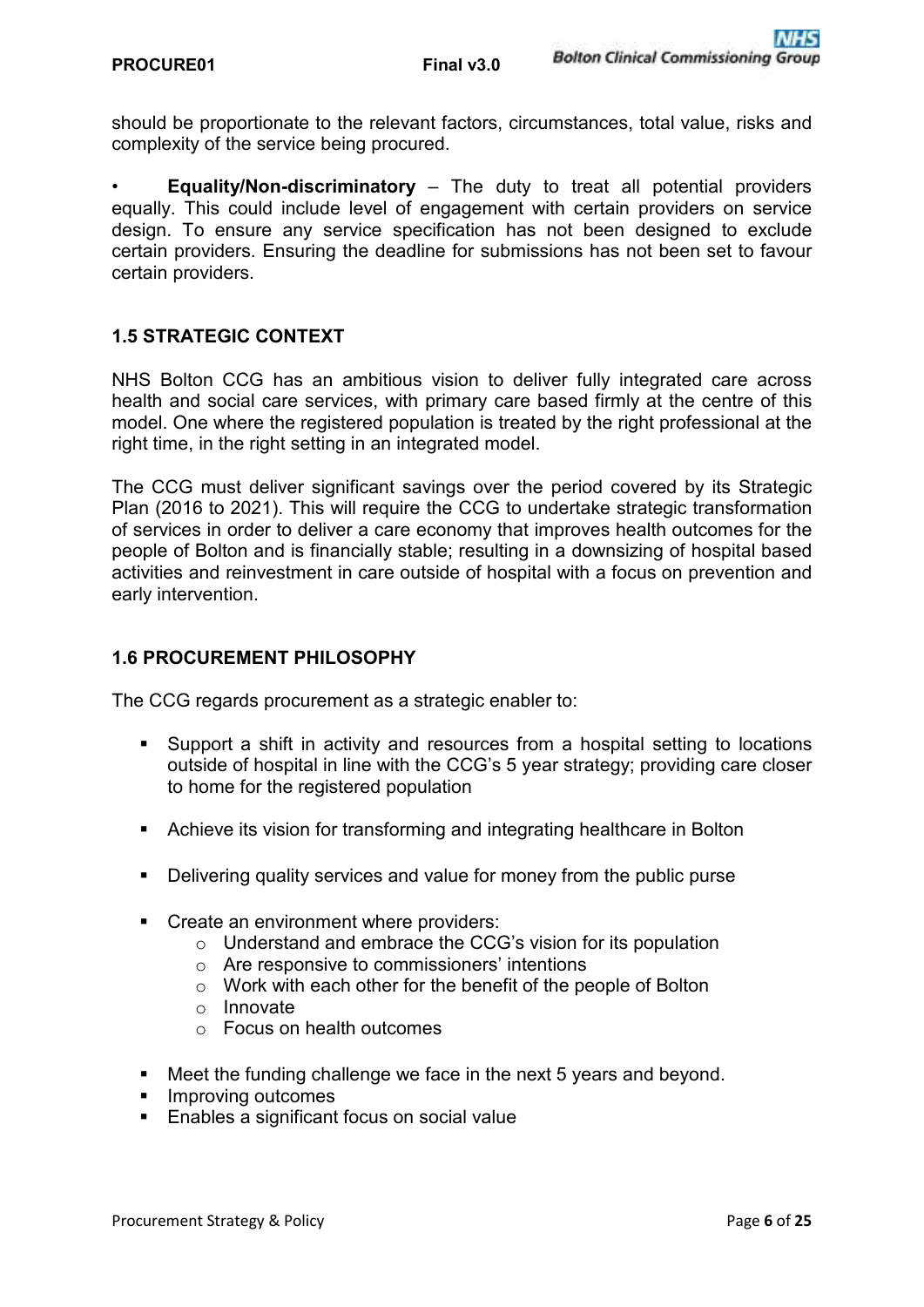#### **1.7 SECURING SERVICE PROVISION – AN ACTIVE PROCUREMENT STRATEGY**

In line with its philosophy, the CCG will adopt the following:

- 1) Active market engagement and shaping: The CCG will work closely with our provider market, sharing plans and visions with them, regularly seeking their input on service redesign and reconfiguration across the whole of the provider market;
- 2) A Market Management approach: The CCG will be active in the market, encouraging and facilitating cooperation between providers of all types and size to reduce inefficiencies and nurture new providers and provider configurations or organisations where they bring benefit to the people of Bolton;
- 3) Broad stakeholder engagement: The CCG will seek to involve the registered population, carers, clinicians and wider stakeholders such as the VCSE sector. in the design of service specifications and the selection of providers whenever possible or appropriate;
- 4) Become a Customer of Choice: by being transparent, fair, consistent and open with all providers and by implementing proportionate and effective processes the CCG will make it easy for providers to engage with us, to understand our needs and to propose compelling solutions;
- 5) Use competition wisely: The CCG will use competitive processes appropriately and with rigour to improve quality, choice and value for money.
- 6) In collaboration with Bolton Council, produce and promote a Market Position Statement to enable providers to understand the market needs for the local population in order to inform service delivery and redesign

#### **1.8 WHEN WILL PROCUREMENT BE USED?**

Procurement will be used as part of a wider market management strategy to ensure the market shape is right to offer the best services to the registered population, the right level of choice, the highest quality and the most economic price.

When developing new services, consideration must be given to use Procurement and Market Engagement as a means to selecting the best provider for the service. There are circumstances in which a procurement process is not needed and these are outlined overleaf in figure 1.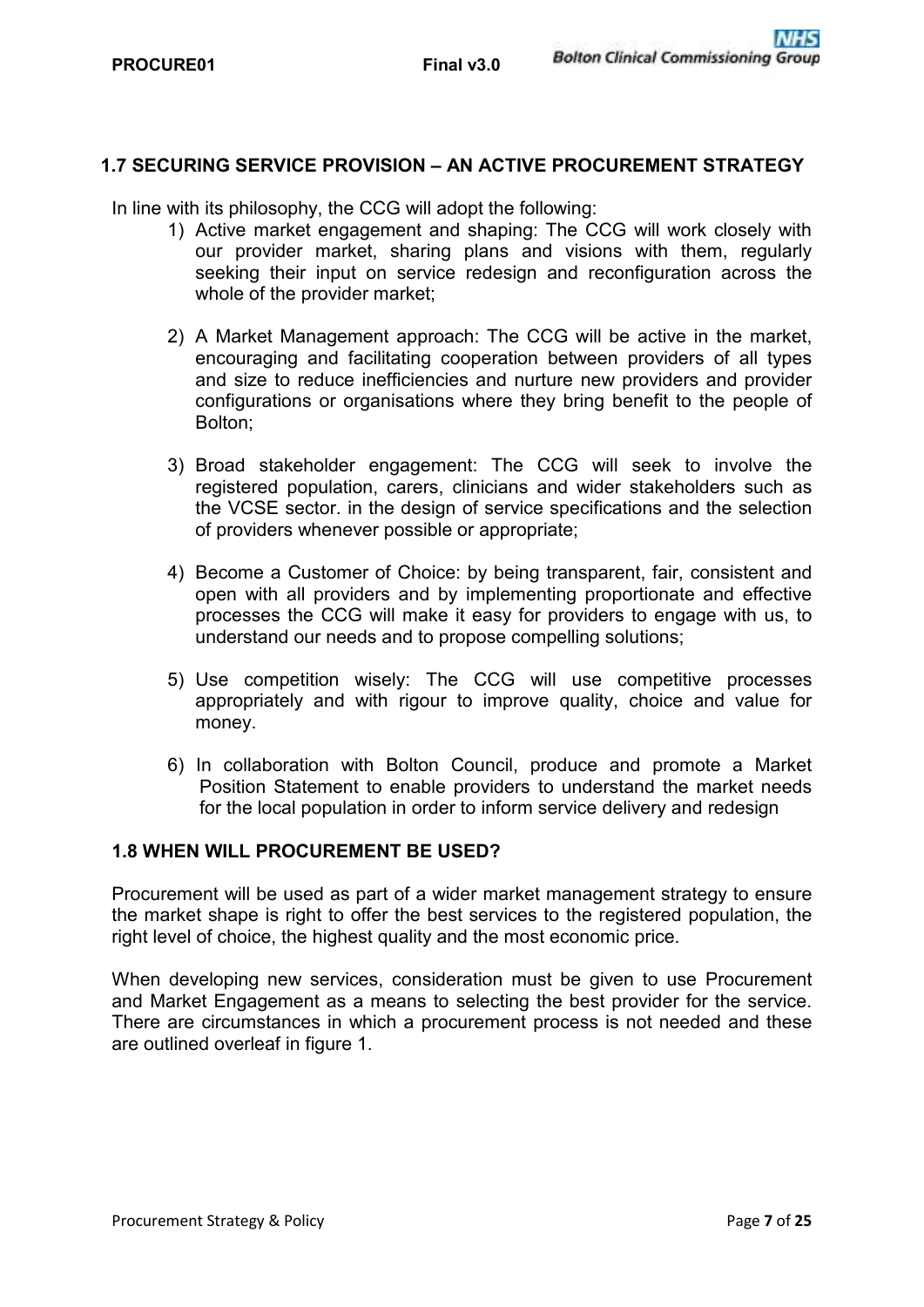The definition of a 'new service' is significant additional investment or significant redesign.

*Fig 1. When do services not need to be procured?*

#### *Where the value is too low The CCGs SFI/SOs state:- Below £5,000 (life of contract) there is no need to conduct a competition Between £5,000 and £50,000 at least 3 competitive quotes should be sought and reviewed in an open and transparent manner Above £50,000 and should be competitively tendered*  **Where competition might not be practical**  In exceptional circumstances, a waiver of competition can be approved. The basis for waivers include: where no market exists or alternative providers are not in existence • where the service requirement is covered by an existing contract where NHS framework agreements are in place where the timescale precludes competitive tendering where specialist expertise is required and is available from only one source; there is a clear benefit to be gained from maintaining continuity with an earlier project. In such cases the benefits of such continuity must outweigh any potential financial advantage to be gained by competitive tendering; for the provision of legal advice and services providing that any legal firm or partnership commissioned by the CCG is regulated by the Law Society for England and Wales for the conduct of their business (or by the Bar Council for England and Wales in relation to the obtaining of Counsel's opinion) and are generally recognised as having sufficient expertise in the area of work for which they are commissioned. **For a limited period to pilot a new service or way of working**  In limited circumstances where a new service, pathway or way of working needs to be tested it may be appropriate to waive competition amongst current providers of similar services for the period of the pilot.

The waiving of competitive tendering procedures should not be used to avoid competition or for administrative convenience. A decision to waive a competitive tendering process must be supported by the relevant waiver documentation and signed by the Chief Officer and Chief Finance Officer.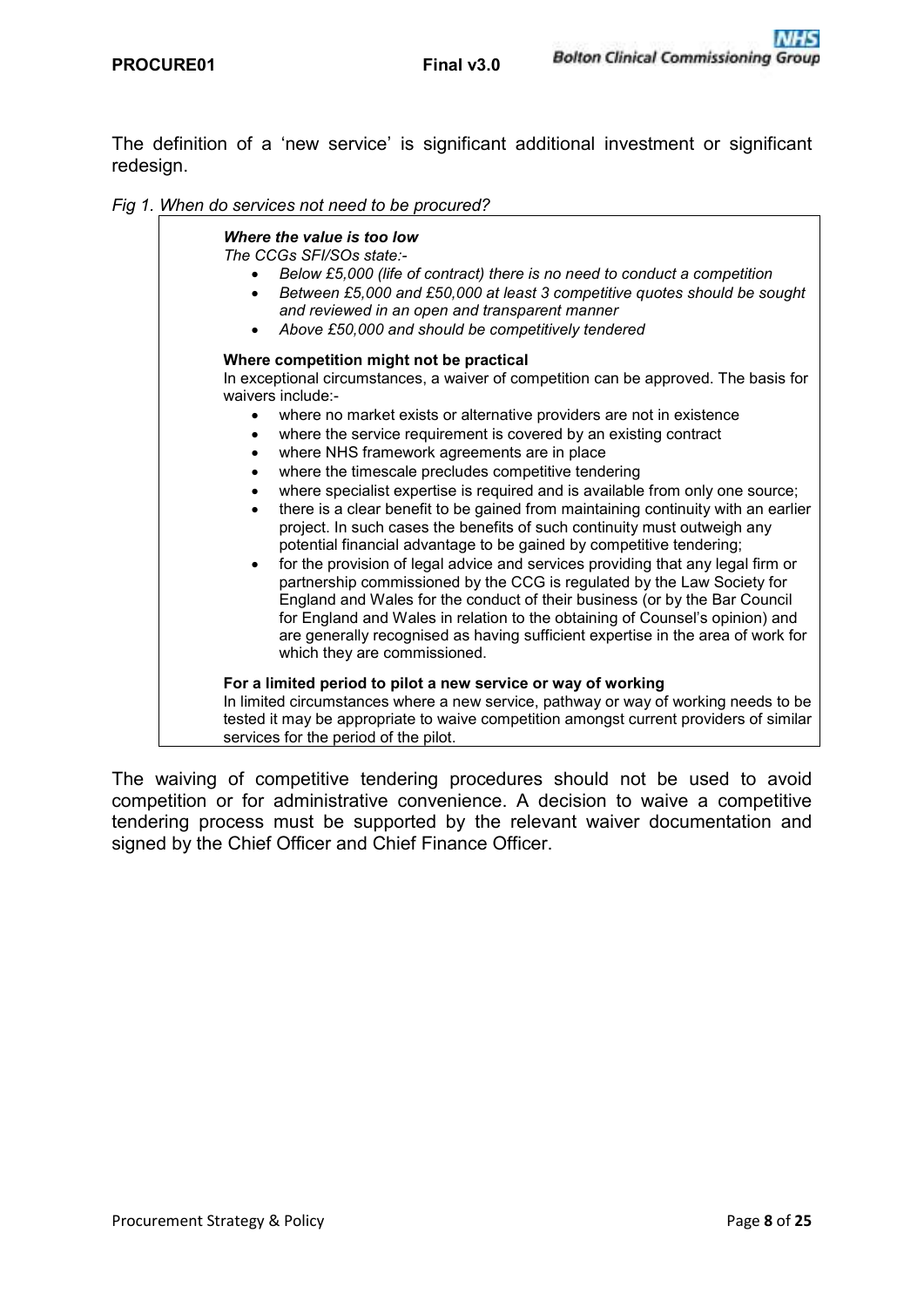#### **1.9 WHEN WILL THERE BE RE-PROCUREMENT OF EXISTING SERVICES?**

Where existing services meet certain criteria a **formal procurement appraisal should be undertaken to determine if services should be re-procured.** These criteria are set out below:-

| <u>WITCH SHOULD SERVICES DE CONSIDERED TOFF FOR OCUPENTE IN 2</u> |                                                               |
|-------------------------------------------------------------------|---------------------------------------------------------------|
| <b>Quality concerns</b>                                           | Serious Untowards Incidents and                               |
|                                                                   | complaints in services leading to serious                     |
|                                                                   | concerns.                                                     |
|                                                                   | <b>Outstanding Remedial Action Plan open&gt;</b><br>12 months |
|                                                                   | Services are not improving despite                            |
|                                                                   |                                                               |
|                                                                   | continued efforts by the provider.                            |
| Provider responsiveness                                           | Providers are not responsive to                               |
|                                                                   | commissioner plans and strategies.                            |
|                                                                   |                                                               |
| Value for money concerns                                          | Benchmarking of services suggest quality                      |
|                                                                   | and cost could be improved.                                   |
|                                                                   | Providers have highlighted concerns that                      |
|                                                                   |                                                               |
|                                                                   | the cost of services is rising and/or CCG                     |
|                                                                   | budgets for commissioned services are                         |
|                                                                   | overspending or not delivering outcomes.                      |
|                                                                   |                                                               |
| <b>Expiration of contracts</b>                                    | The contract (including extensions) term is                   |
|                                                                   | due to expire                                                 |

*Fig 2. When should services be considered for re-procurement?* 

When criteria for re-procurement are triggered the CCG should make a decision to tender or waive using the criteria set out in fig 1. **Where the need for a reprocurement is then subsequently ruled out, a tender waiver must be completed stating why the existing service provider is being allowed to continue against the criteria set out in fig. 1.** Services meeting the criteria for reprocurement will be reported to the CCG executive and Board on a routine basis.

#### **1.10 MARKET MANAGEMENT AND ENGAGEMENT STRATEGY**

The CCG will monitor the market for each health service commissioned by reviewing the current market shape and assessing whether the introduction of a new provider or new providers in competition would be the most efficient means of securing improved services for the registered population. The CCG will use the following tools and techniques to undertake this assessment:

- Benchmarking this will test if the CCG is getting value for money or if others are achieving better outcomes for less;
- Managing its contracts the CCG will manage contractual performance robustly and ensure it has used all appropriate measures to optimise performance. Where relationships or contractual levers are not securing change the CCG will look at an alternative market model;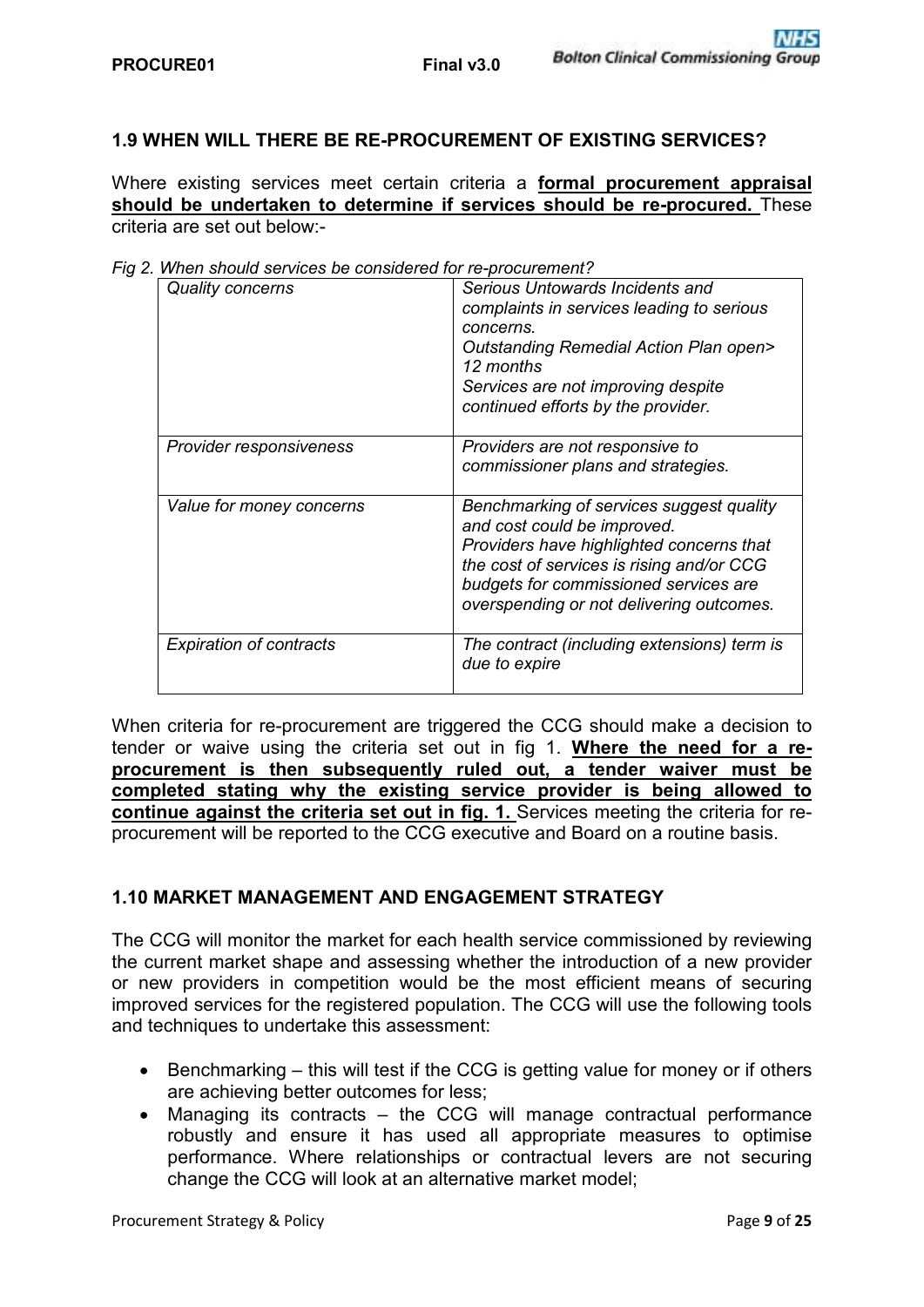- Holding provider engagement events as a minimum these will be held in advance of forthcoming procurements, but where specific pathways are being reviewed or developed, incumbent and prospective providers will be invited to discuss their expertise to enable the CCG to shape markets for the benefit of the registered population.
- Where appropriate the CCG will seek the advice and approval of the Competition and Cooperation Panel when undertaking large procurements that could create local monopolies or otherwise undermine competition in the area.

NHS Bolton CCG is committed to engaging relevant stakeholders in all aspects of procurement. The NHS Constitution pledges that staff should be engaged in changes that affect them. Staff engagement is principally the responsibility of employers, but as commissioners the CCG recognises the value of effective staff engagement in improving the quality of commissioning and procurement.

The CCG recognises that the engagement of clinicians, the registered population and public in designing services results in better services. Our business processes require evidence of engagement for business cases to be approved and as a result, any procurement of services will have been informed by engagement at the design stage.

As well as engaging staff and service users within the business case development for a particular service development, the CCG is committed to engaging individuals within the procurement process. The CCG will ensure that the views of the public and service users and other relevant groups are taken into account when making any decision to go out to competitive procurement and when developing relevant tender documentation. As a CCG we will also ensure engagement with service users and the public when evaluating any formal tender processes, our expectation is that where relevant, service users will be represented on tender evaluation panels and be given the opportunity to inform the evaluation of tender submissions.

#### **1.11 WHEN COULD SERVICES BE DECOMMISSIONED?**

The CCG Governing Body has established a set of principles to guide the CCG's approach to decommissioning services, as set out below. The principles were developed to clarify the circumstances, and by what processes, services will be decommissioned and, if necessary, re-commissioned. The CCG will ensure that the way it approaches the decommissioning of services will be fair, open and transparent.

**a**. Proposals to decommission a service will meet the Secretary of State's four key tests for service change:

i. Support from GP commissioners

ii. Strong engagement, including local authorities, public and the registered population

iii. A clear clinical evidence base underpinning proposals

iv. The need to develop and support patients' choice

Procurement Strategy & Policy **Page 10** of **25 Page 10** of **25**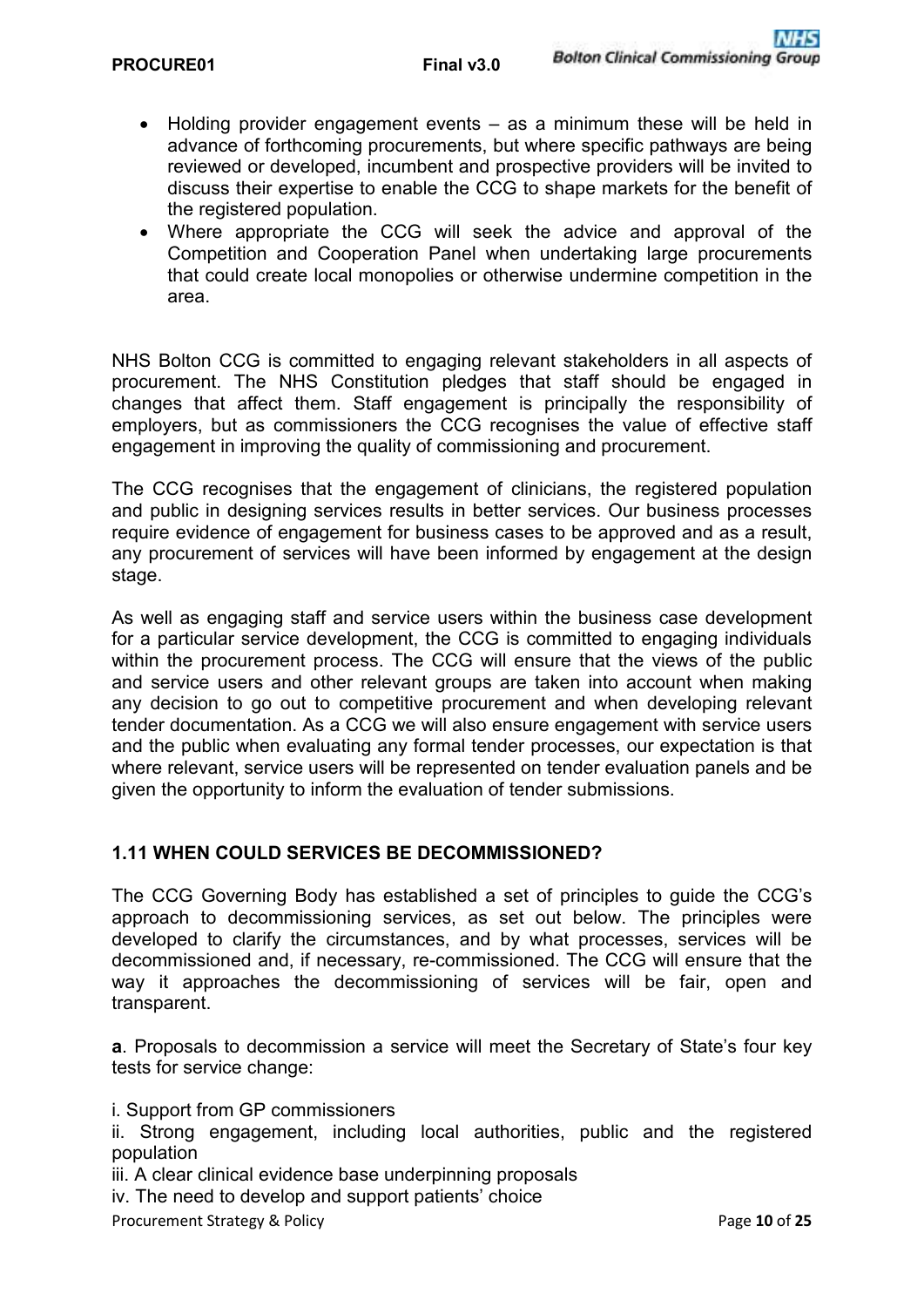**b.** There must be clear and objective reasons for the decommissioning of a service. These are likely to be based on one or more of:

- i. Failure to remedy poor performance
- ii. evidence that the service is not cost-effective
- iii. evidence that the service is not clinically effective
- iv. insufficient need for the service

**c.** Proposals will be clearly in line with the CCG's business aims and objectives, as set out in our annual commissioning intentions.

**d.** Patient and service users' views will be taken into consideration in any decision to decommission a service, with formal public consultation when required.

**e.** Proposals will be led by clinicians and will be based upon clear and strong evidence of clinical and cost effectiveness.

**f.** There will be no negative impact on the quality of care the registered population receive or on equality of care provision.

**g.** Proposals will be backed by a robust business case that describes the benefits of decommissioning and demonstrates that the benefits will be achieved.

**i.** NHS Bolton CCG will ultimately take the decision with regard to the decommissioning of any service.

#### **1.12 ROLES AND RESPONSIBILITIES**

Sound governance procedures are essential to ensure public money is spent appropriately and that the CCG conducts business transactions in an open, honest and equitable manner.

It is the responsibility of the CCG Board to ensure that the strategy is up to date and complies with relevant Procurement and Legislation and approve.

#### **1.13 DECISION MAKING SUPPORT TOOL**

The CCG will develop and adopt a Procurement Decision Tool to support it in making informed, evidence-based decisions in relation to procurement.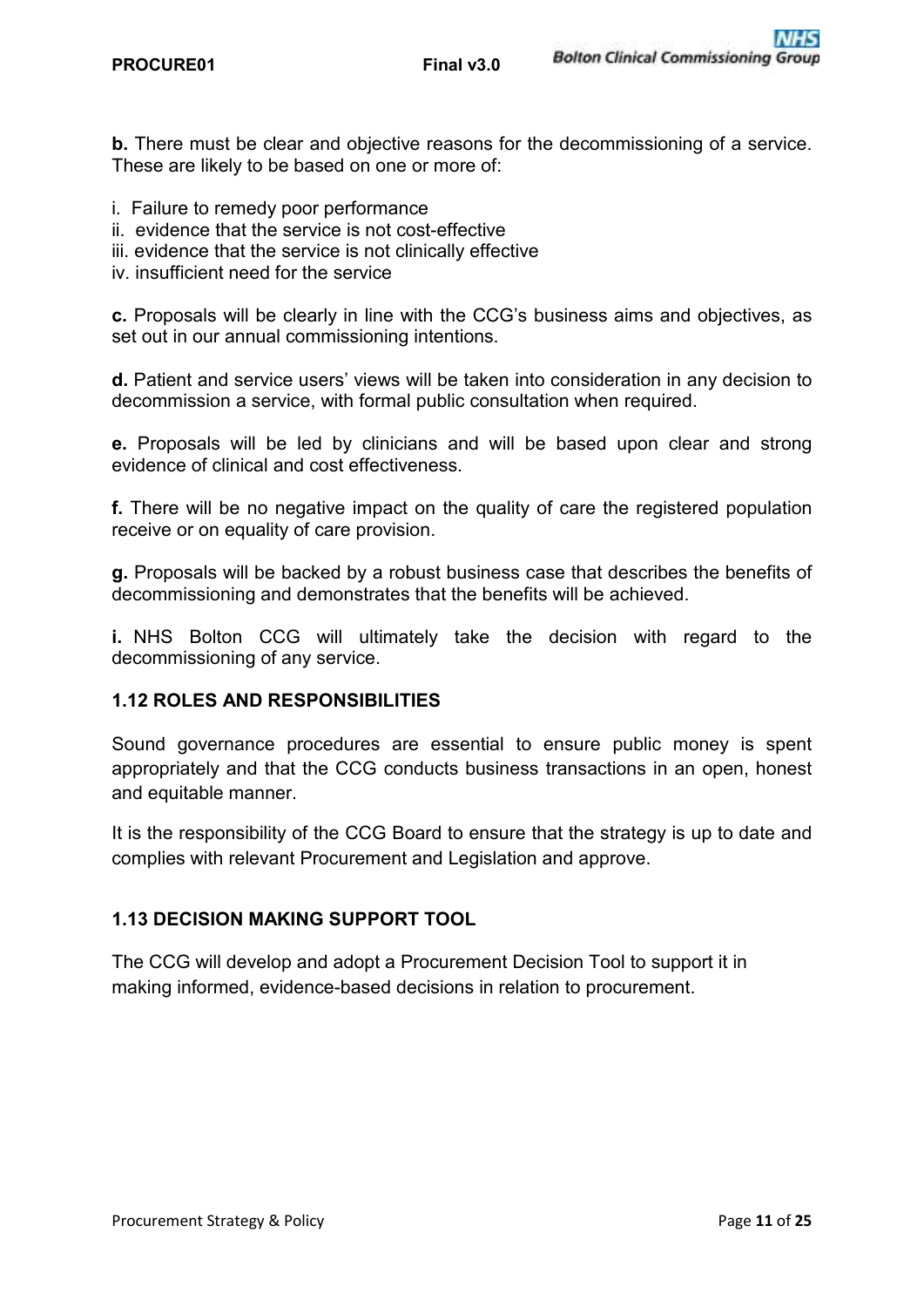## **PART 2 – PROCUREMENT POLICY (HIGH LEVEL)**

#### **2.1 PROCUREMENT OBJECTIVES**

The objectives of procurement will be to:-

- achieve the best possible Service
- understand the true value of a contract as it not only includes the initial price, but the continuing costs over the lifetime of the goods or service
- achieve true value by acquiring the right services from the right supplier at the right time at the right place and at the right price and the right standard of quality and outcomes.

These objectives will be met by:

- Working with a wide range of service providers from the private, public, independent, voluntary and social enterprise sectors who can offer high quality, diverse and acceptable choices for local service users;
- Stimulating the supply market where the Joint Strategic Needs Assessment (JSNA) or other intelligence suggests that a wider portfolio of services or service providers is needed;
- Continuously reviewing existing contracts to ensure that they deliver in accordance with key performance indicators, offer maximum value for money and demonstrate continuous improvement in the quality and range of services on offer;
- Working with commissioning partners at sector and GM level to ensure that buying power and economies of scale are maximised through collaborative procurement initiatives.
- Ensuring that the appropriate level of corporate and clinical representation is used to evaluate specifications and bids. This should normally include at least one GP;
- Ensuring that all members of the panel declare any interests and are cognisant of, and compliant with the NHS Commissioning Board's Code of Conduct: Managing conflicts of interest where GP practices are potential providers of CCG commissioned services.

#### **2.2 ENSURING PROCUREMENT IS LEGALLY COMPLIANT**

NHS Bolton CCG was established under the Health and Social Care Act (2012). CCGs are statutory bodies which have the function of commissioning services for the purposes of the health service in England and are treated as NHS bodies for the purposes of the National Health Service Act 2006 ("the 2006 Act"). The duties of clinical commissioning groups to commission certain health services are set out in section 3 of the 2006 Act, as amended by section 13 of the 2012 Act, and the regulations made under that provision.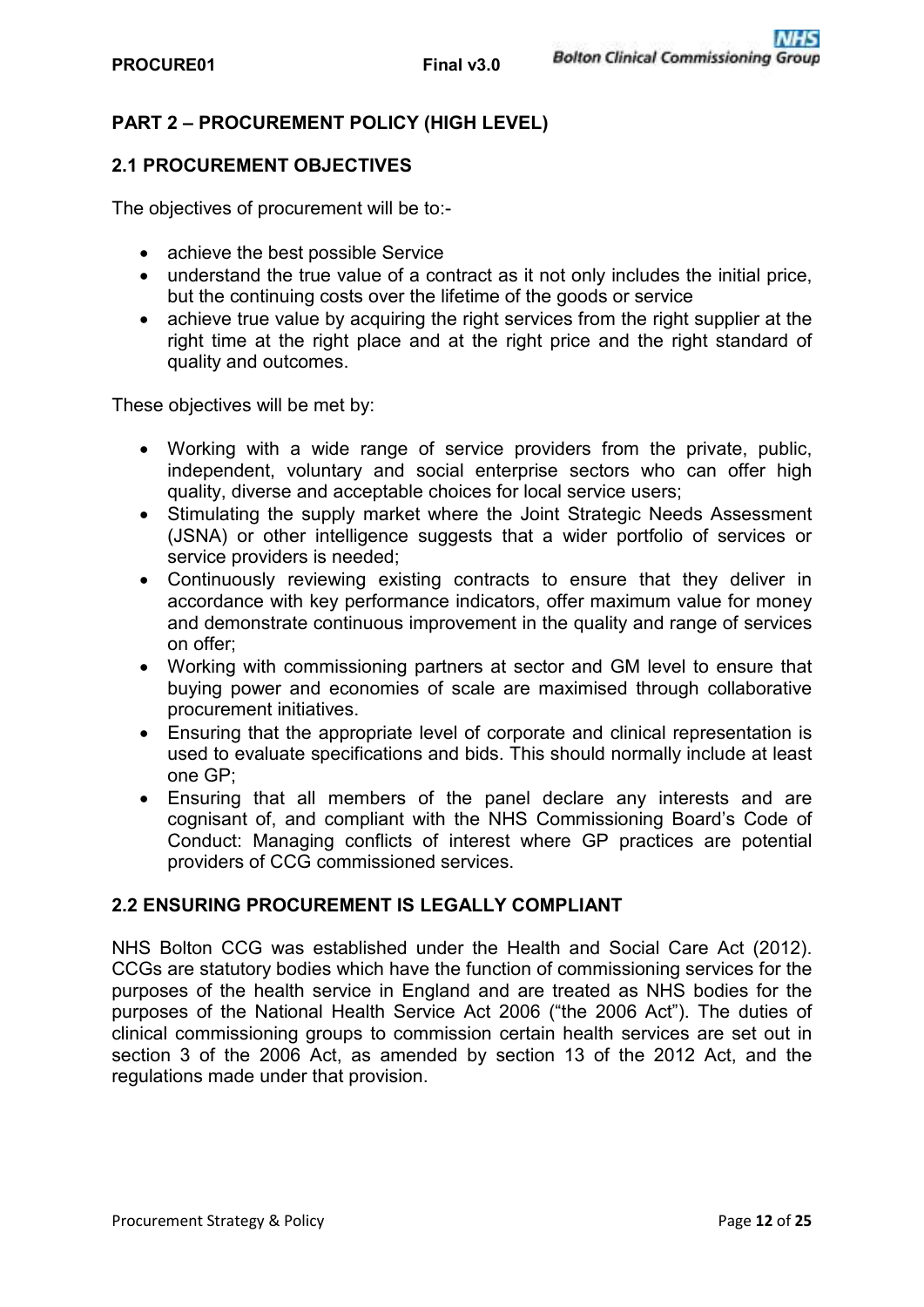#### **PROCUREMENT RULES AND EU PRINCIPLES**

#### **2.3 Responsibilities**

All CCG employees with budgetary responsibility must make themselves familiar with the CCG's constitution, together with relevant detailed financial policies available via the intranet and corporate folder all relevant procurement procedures described in this document.

**a) All procurements will comply with the requirements of the constitution.**

#### **b) All procurements will comply with the requirements of the UK Procurement Regulations (The Public Contracts Regulations 2006 & 2015 as amended)), where they apply.**

The EU Treaty and various directives on procurement require competition as the mechanism by which contracting authorities ensure equality of treatment, transparency and non-discrimination.

Healthcare is currently excluded from the full requirements of the European procurement rules, however case law increasingly supports an approach that all goods and services procurements should comply with European rules and regulations.

Notwithstanding this, it is clear that even for healthcare (clinical) services (Light touch regime) there is an overriding imperative to comply with the Treaty for the Functioning of the European Union (TFEU).

#### **2.4 Health and Social Care Act (2012)**

The Health and Social Care Act describes the responsibilities of the commissioning organisations with the NHS and wider UK healthcare landscape.

Integrated Care, Choice and Competition

A key feature of the Health and Social Care Act is the emphasis on Integrated Care. Section 75 of the Act entitled "Procurement, Patient Choice and Competition Regulations" requires commissioners to consider how they can procure services in a more integrated fashion to consider other healthcare services, healthcare related services and social services. The Regulations ask commissioners to consider when procuring services the impact on the registered population who may have multiple healthcare needs and hence may traditionally have had to:

- Receive treatment from a number of different healthcare teams across a range of disciplines,
- Receive treatment over a number of different sites,
- Receive treatment from a number of different healthcare providers,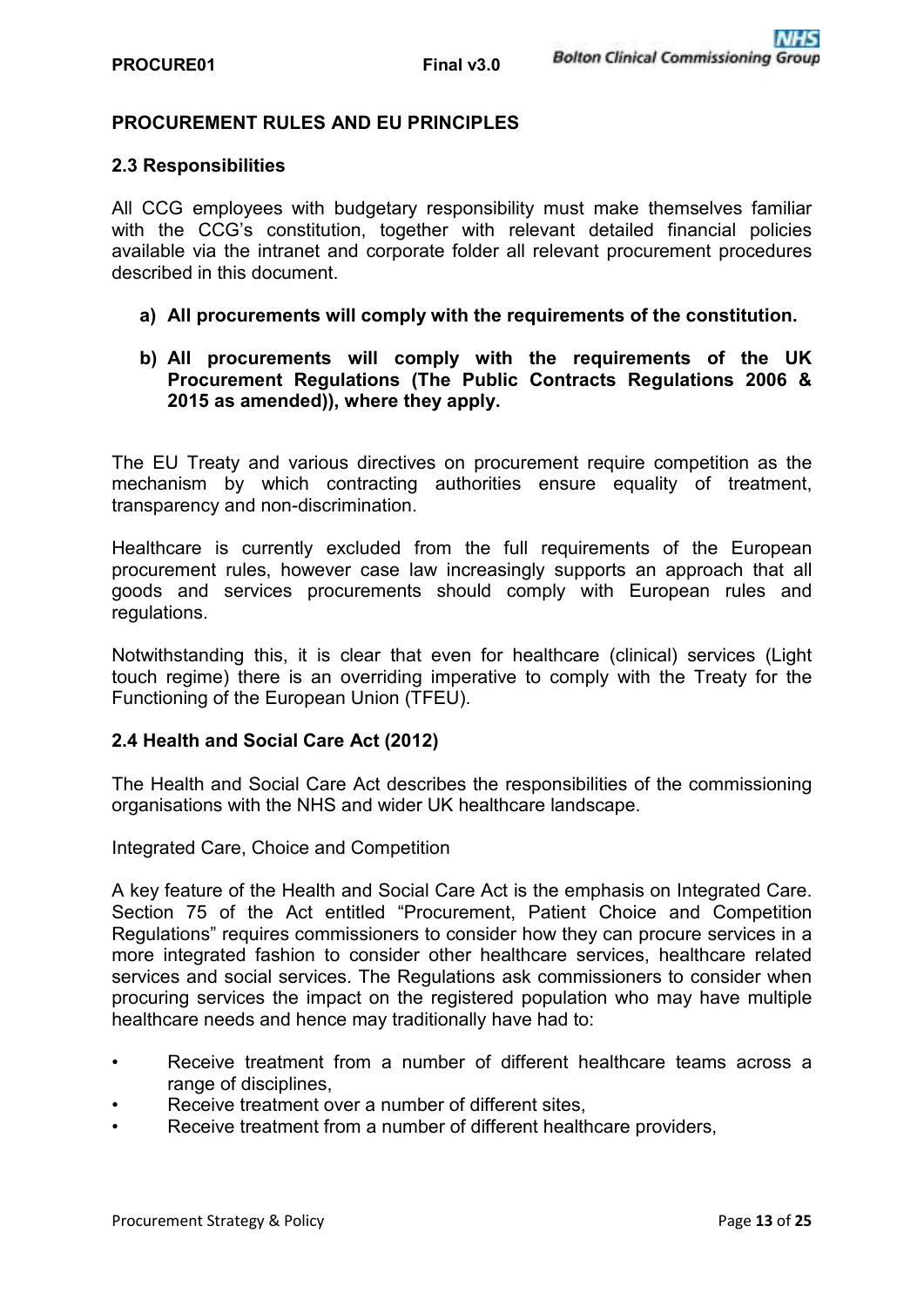No direct solution is given to address the issue other than to ensure that when procuring services they interface in a way which gives the registered population a seamless service. NHS Improvement may test a commissioner's effectiveness in this by asking providers how they will co-operate in the delivery of the registered populations' care with other providers.

In relation to Choice and Competition, commissioners are required to ensure appropriate choice and competition exists in the market to drive up quality and efficiency. In testing this NHS Improvement will assess how available "Choice" is for the registered population and whether the number of providers in a particular market impacts on the incentive for providers to improve the registered population's care. Where plurality of providers doesn't exist there is no requirement to introduce this until the incumbent provider's contract is up for renewal.

#### **2.5 Publishing Contract Opportunities**

The Act deals with the requirements for:

- NHS England to maintain a website in which commissioners can publish notices (i.e. Supplier Registration Service),
- Arrangements to be put in place to enable providers to express interests in providing services,
- Commissioners to publish a notice where they do intend to publish their intention to seek offers from providers for a new contract
- The content of published notices
- The ability of commissioners to avoid posting a notice where they don't wish to invite interest from providers and which to award the contract with a single provider

In assessing the decision to not publish a notice NHS Improvement would assess whether there is only one provider capable to deliver the service or whether after a detailed review of local healthcare provision it is concluded there is a particular provider which is clearly superior in delivering the particular service and where the benefits of competitive tendering are outweighed by the cost of publishing the notice or running a competitive tender exercise.

There may be certain benefits in selecting a particular provider and this could be due to location of provision, availability of particular infrastructure or where there is an immediate clinical need for which the selection of a particular provider is necessary on clinical safety grounds.

#### **2.6 Compliance with Other Acts**

In undertaking procurements the CCG needs to ensure compliance with the Public Services (Social Value) Act 2012 (UK), the Equality Act 2010 (UK) and the Freedom of Information Act 2000 (UK).

#### **2.7 Role of the Governing Body**

Procurement Strategy & Policy **Page 14** of **25 Page 14** of **25** The Governing Body has the ultimate responsibility for ensuring that the CCG meets its statutory requirements as described in the 2012 Health Act when procuring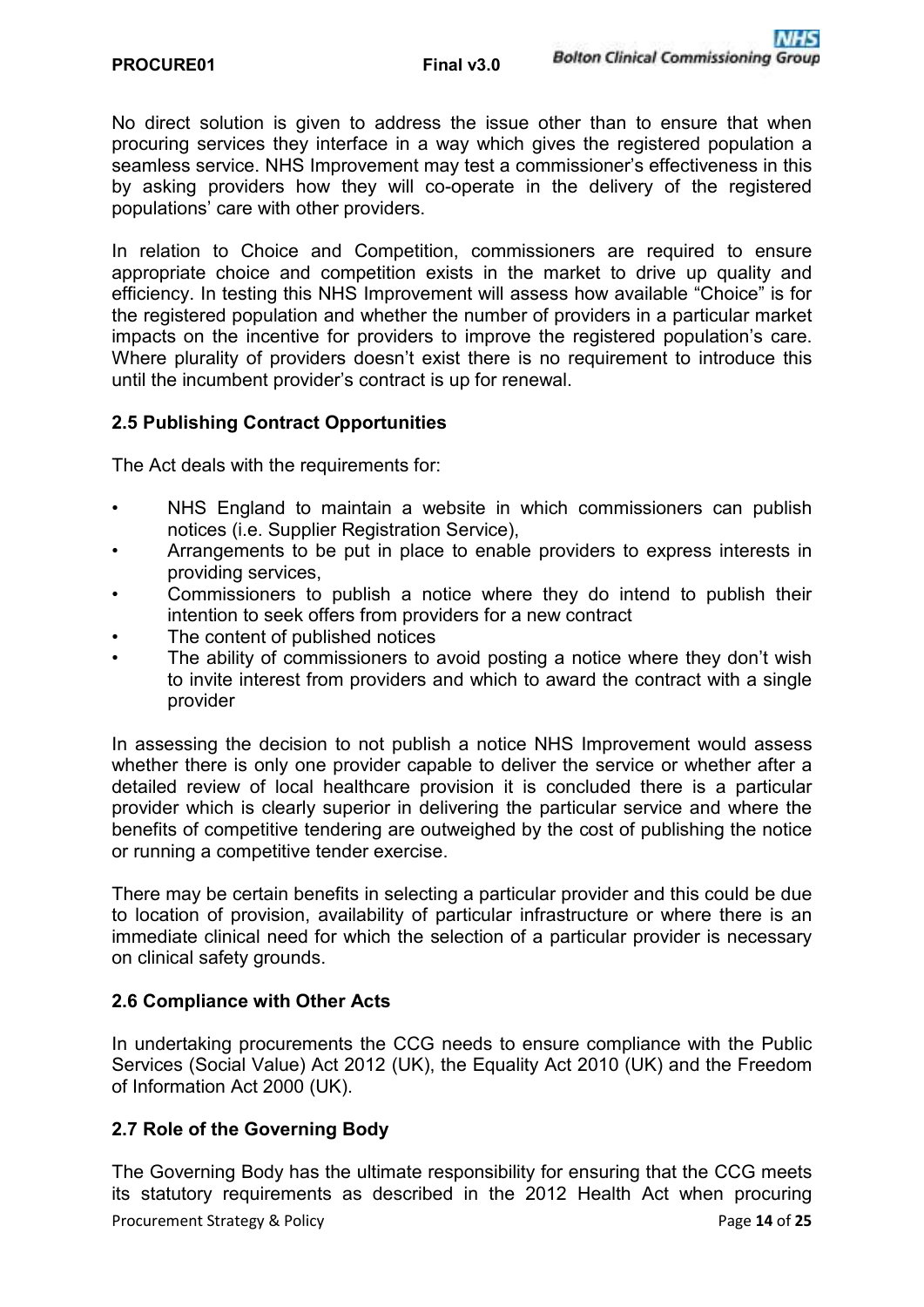healthcare services. The Governing Body will be transparent when making decisions to procure services and be the authorising body for awarding contract once a formal tender process has been completed. At all times when considering options for procurement the Governing Body will work with the guidelines set out by NHS Improvement as the appointed regulator of healthcare procurement and apply the NHS Improvement Key tests as detailed in Section 75 of the Health and Social Care Act.

#### **2.8 Awarding of Contract**

Depending on the nature and value of the procurement, the Governing Body can choose to delegate sign off to the Accountable Officer or Chief Finance Officer. Alternatively, the CCG Governing Body will receive a recommendation for contract award sign off the award of contract. Conflicts of Interest will need to be carefully managed in this process.

NHS Bolton CCG will ensure that records are maintained about decisions made in regard to the awarding of contracts which comply with the requirements of:

- Regulation 84 of the Public Contracts Regulations 2015; and
- Regulation 9(1) of the NHS (Procurement, Patient Choice and Competition) (No.2) Regulations 2013.

#### **2.9 Non-Compliant Procurement**

The consequences of procuring services in a non-compliant manner may lead to significant issues for the CCG, as well as for the individuals involved.

Failure to comply with procurement law can lead to a legal challenge, usually in the High Court. Possibilities include applications for an injunction to prevent the contract award; for the award decision to be set aside; in certain circumstances for the contract to be cancelled; and/or an action for an award of damages.

Failure to comply with the Procurement, Patient Choice and Competition regulations can be challenged separately by a complaint to the Co-operation and Competition Directorate of NHS Improvement. Possible enforcement action against commissioners includes declaring an arrangement ineffective, accepting undertakings from commissioners and directing a commissioner to put in place measures to prevent or remedy breaches and/or mitigate their effects.

Staff who become aware of an actual or potential challenge must ensure that the Chief Officer or Chief Finance Officer is made aware at the earliest possible opportunity and appropriate advice is obtained.

Where disputes arise as a result of a competitive procurement process the CCG dispute policy will apply.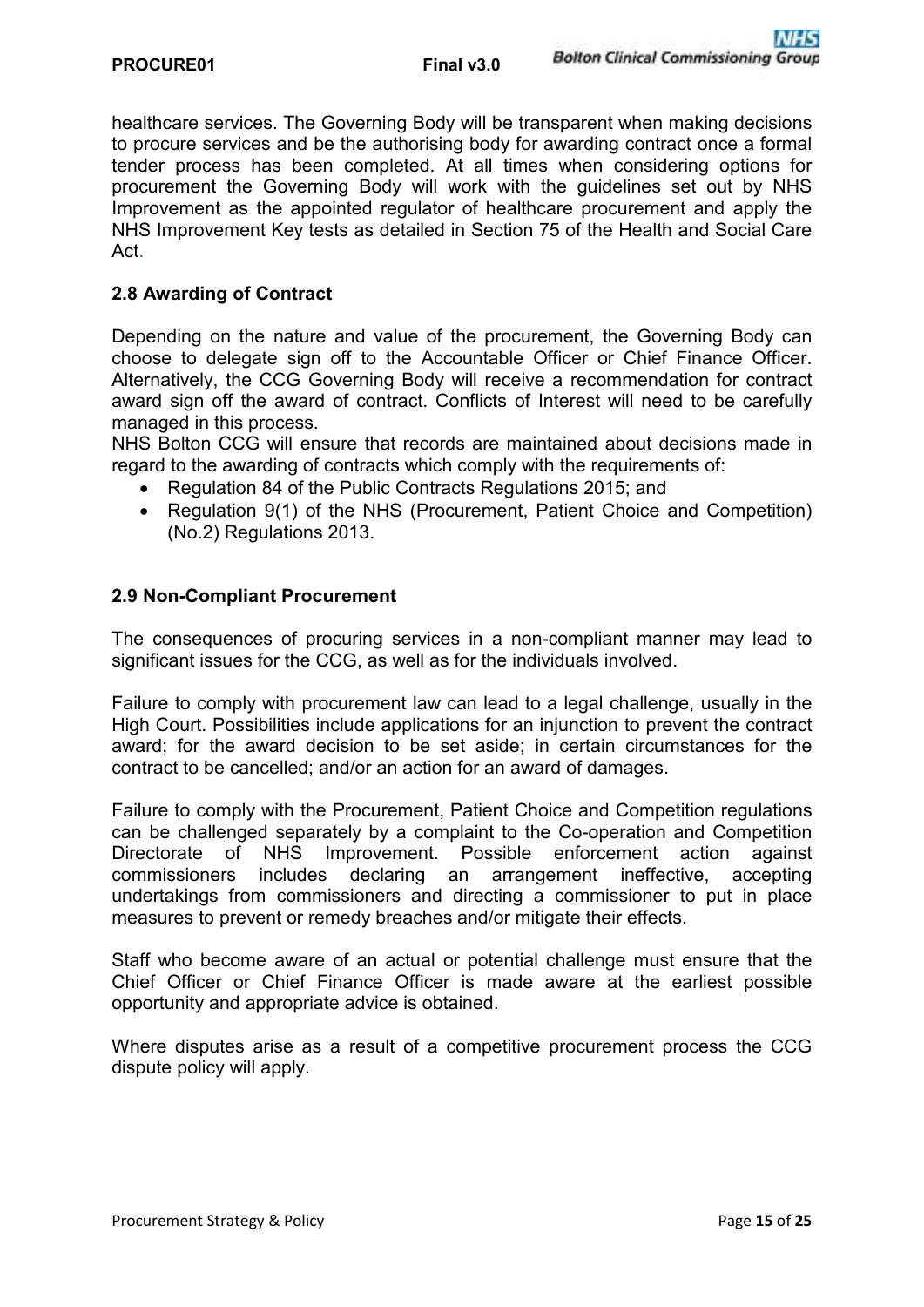#### **2.10 CODE OF CONDUCT AND CONFLICT OF INTEREST**

NHS Bolton CCG will ensure that Healthcare Service tender processes promote equality and do not discriminate on the grounds of age, race, gender, culture, religion, sexual orientation or disability.

When commissioning services for which GP practices or other members of the Governing Body could be potential providers, or where staff may have a conflict of interest, the CCG will refer to the advice and guidance published by NHS England dealing with potential conflicts of interest.

NHS Bolton CCG has a requirement to manage conflicts of interest and has the following processes in place:

- arrangements for declaring interests;
- maintaining a register of interests;
- a conflicts of interest committee
- excluding individuals from decision-making where a conflict arises; and
- engagement with a range of potential providers on service design.

At the start of procurement processes, all members of the evaluation panel will sign a Conflict of Interest declaration, stating whether or not they have a potential conflict of interest in the process or not. Each potential conflict will be assessed within the context of the individual procurement and a decision made on the best way to mitigate the associated risks. This will generally be by way of:

- Recusal individuals recuse themselves (i.e. abstain where the conflict exists);
- Removal the individual takes no further part in the decision making process;

#### **2.11 PROCUREMENT PROCESS**

Having established that a competition needs to be run to procure a service, there are a number of options around the process. This will be decided based on an assessment of the most appropriate process for each procurement.

Procurement support will be deployed which engages with commissioners and dovetails with the full commissioning lifecycle. Specifically:

- Business case development
- Market sounding and management
- Service redesign support
- Commissioning and Procurement Strategy Development
- Procurement route selection
- **Consultation**
- Service specification development
- Development of evaluation criteria
- Contract development
- **Tendering**
- Bid evaluation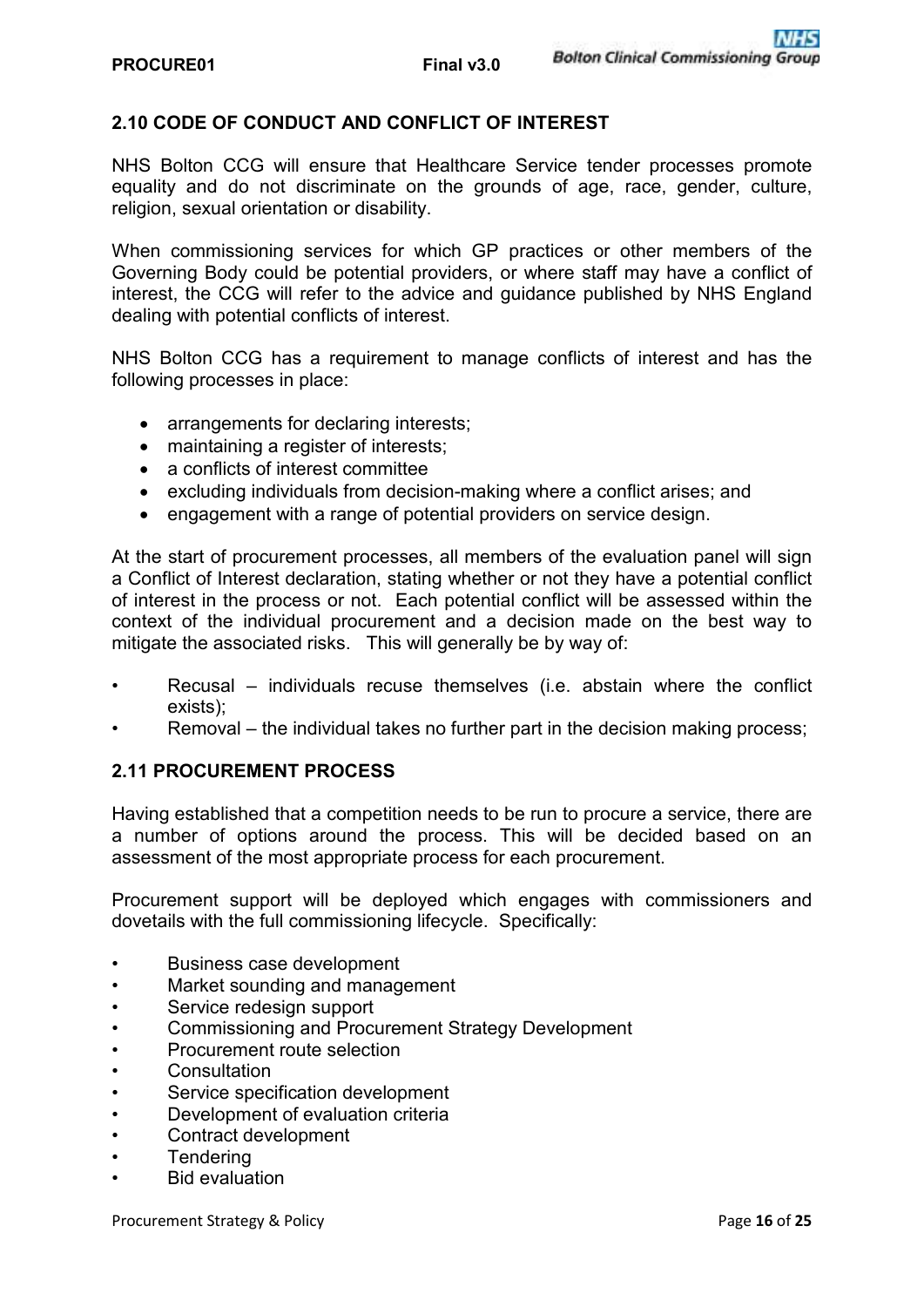- Provider award
- Contracting and debriefing in the form of written feedback.

#### **2.12 PROCUREMENT WORKPLAN**

A procurement work plan will be prepared and published before the start of each financial year to support the priorities and requirements set out in the CCG's annual commissioning and business plans.

The function of the procurement work plan is to highlight and proposed procurement priorities and opportunities, clearly defining the CCG's direction of travel for potential and existing providers. By adopting a project management approach to the prioritisation and delivery of all procurement activities, resources can be allocated to ensure effective delivery.

The work plan is a key tool to improve communication between the CCG and providers. By having transparent and open processes, we will seek to actively encourage provider engagement at an early stage of any procurement, particularly when reviewing existing services with existing providers.

The procurement work plan is a public document and ensures that the CCG is transparent about its procurement decision making processes and rationale. It will be published annually on the CCG internet site, and updated quarterly. This will allow us to communicate short, medium and long term goals to the widest possible audience, and demonstrates a range of potential opportunities within the Bolton health economy, rather than a series of 'one-off' procurements. This will encourage greater provider interest.

Not all commissioning priorities will have or will result in formal procurement activity. When considering appropriate actions to effect required changes and improvements, competition is only one lever available to NHS Bolton CCG, and a range of other levers will also be considered (e.g. delivery of service redesign through partnership working).

#### **2.13 ENSURING PROCUREMENT IS EFFECTIVE**

It is critical the CCG understands whether the market interventions it is making are effective and that procurement is having the desired effect. A range of tools will be used to gain this understanding including:

- 1. Setting and reviewing key performance indicators including:
	- Where needed, was sufficient interest from the market stimulated?
	- Were procurement risks identified mitigated and managed?
	- Did the procurement come in within the budget and to specification?
- 2. Holding a post procurement review with assessors and project sponsors
- 3. Holding reviews of the provider to ascertain whether bid promises are being met
- 4. Surveying stakeholders after implementation to ascertain whether the desired changes are being realised.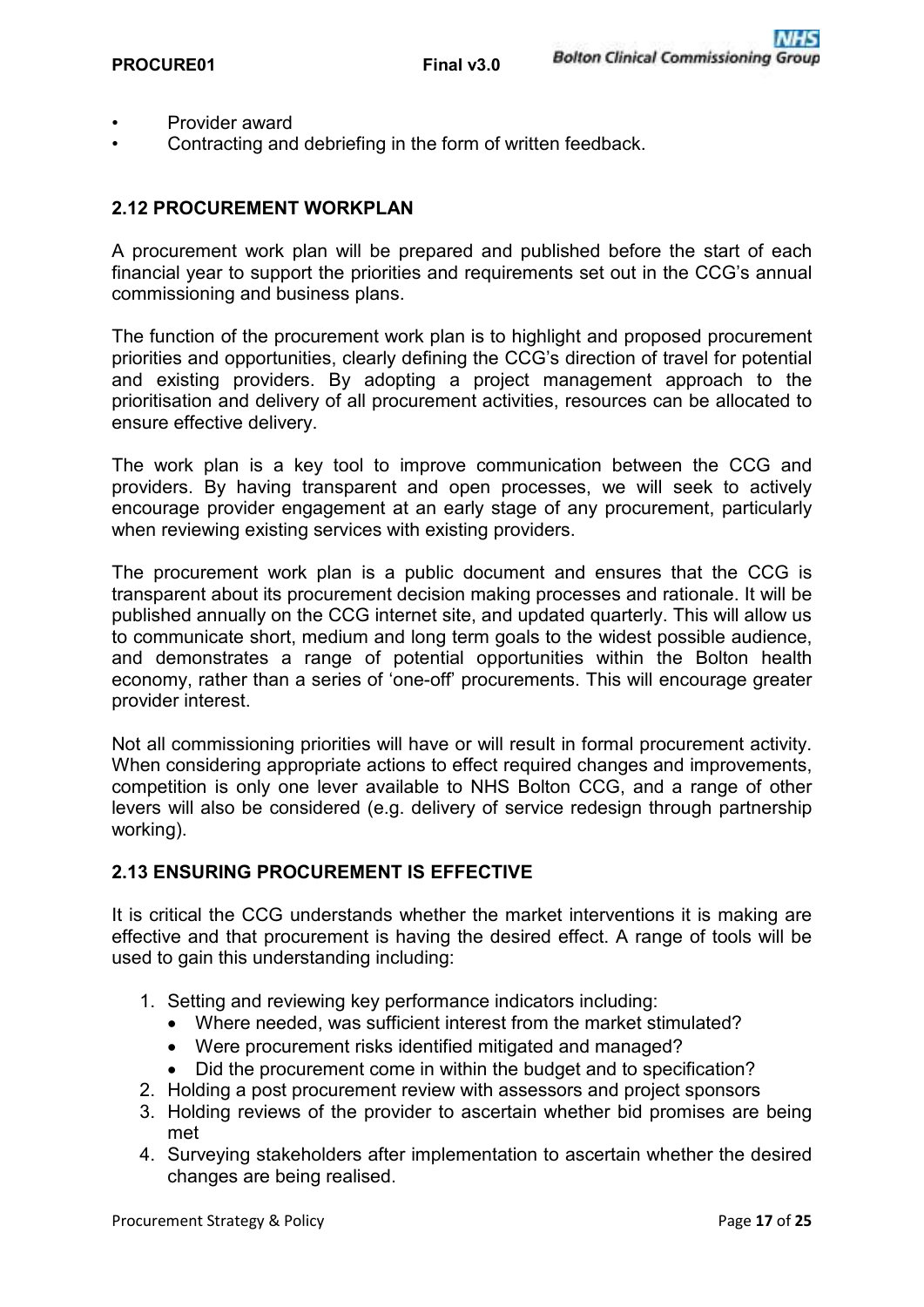Commissioners need to manage their relationships and contracts with providers in order to ensure that they deliver the highest possible quality of service and value for money. This will involve working closely with providers to sustain and improve provision, engaging in constructive performance discussions to ensure continuous improvement. Commissioners will need to ensure that their providers understand and promote the values of the NHS.

The CCG's priorities are set in line with its commissioning strategies and plans.

Procurement advice should be sought by commissioners during the earliest stage of new projects. Projects often fail or are delayed as procurement implications have not been considered. Early consultation will enable procurement/non-procurement risks to be considered and mitigating actions implemented, as well as ensuring that appropriate and compliant timescales are discussed and agreed.

Where the CCG decides not to procure a service clear justification must be recorded in line with the requirements of the CCG's constitution as set out earlier in this document.

#### **2.14 Governance during the Procurement Process**

When projects enter into the procurement phase, in order to ensure commercial rigour in the process, the Executive Leadership transfers to the Chief Finance Officer until the procurement is completed.

Robust governance arrangements must be in place for all procurement processes with all key decisions made at the appropriate level of authority, as detailed within the CCG's constitution. Procurement decisions must be supported by robust audit trails.

Procurement decisions and the monitoring of procurement processes are distinct from the monitoring of commissioning projects. Procurement decisions should be "the how" and should follow from commissioning decisions "the what".

Governance for each procurement process may vary slightly and will also be dependent on the complexities. Procurement advice should be sought during the scoping phase of any commissioning project.

A forward procurement plan will also be developed and reviewed quarterly.

Each procurement process will be approved by the CCG Executive before commencement. Potential conflicts of interest will be identified at this stage and referred to the conflicts of interest committee if appropriated.

#### **2.15 Evaluation Methodology**

During the bid evaluation process banded weightings will be used with 10-20% of the scoring will be attributed to the evaluation of social value in line with the GMCA Social Value Policy (November 2014). The use of this policy ensures The CCG, in line with the Local Authority, will deliver social value through their commissioning and

Procurement Strategy & Policy **Page 18** of **25 Page 18** of **25**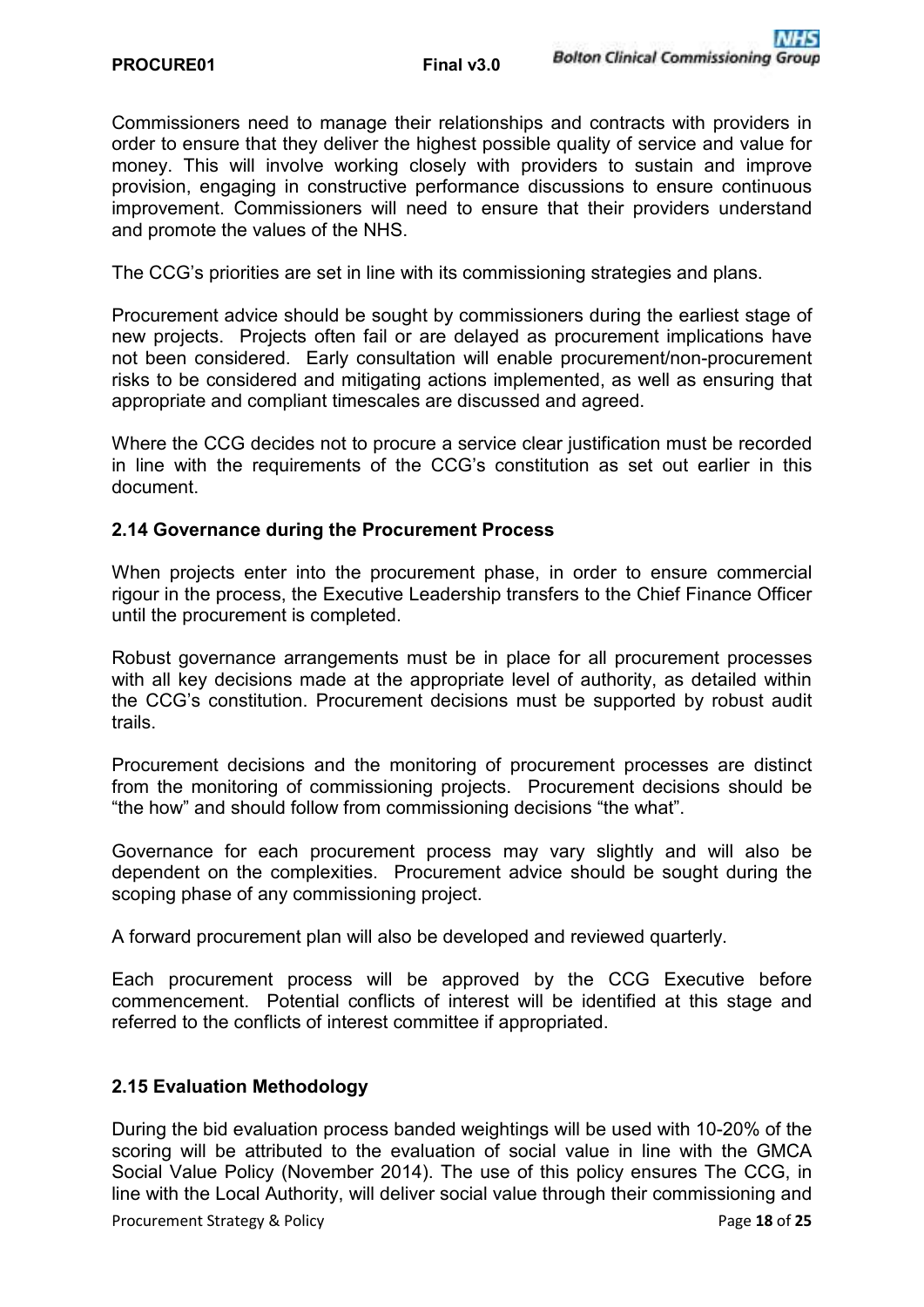procurement activities. The remaining will be scored against cost (30-60%) and outcomes (30-60%). This will allow us to flex dependent on the nature of the procurement.

This approach allows commissioners to consider the whole life cost of bids and takes into account the quality of the deliverable elements. It will be for the commissioner of the service to determine the priorities when setting out the bid evaluation criteria.

#### **2.16 Social Value**

The aim of the GMCA Social Value policy is to set out how the Combined Authority (and its members) will deliver social value through their commissioning and procurement activities.

The policy defines Social value as:

A process whereby organisations meet their needs for good, services, works and utilities in a way that achieves value for money on a whole life basis in terms of generating benefits not only to the organisation, but also to society and economy, whilst minimising damage to the environment.

The objectives of the policy reflect this definition and are as follows:

- promote employment and economic sustainability tackle unemployment and facilitate the development of skills
- raise the living standards of local residents working towards living wage, maximise employee access to entitlements such as childcare and encourage suppliers to source labour from within Greater Manchester
- promote participation and citizen engagement encourage resident participation and promote active citizenship
- build the capacity and sustainability of the voluntary and community sectorpractical support for local voluntary and community groups
- promote equity and fairness target effort towards those in the greatest need or facing the greatest disadvantage and tackle deprivation across the borough
- promote environmental sustainability reduce wastage, limit energy consumption and procure materials from sustainable sources

Further details on the desired outcomes of these objectives are included in the GMCA Social Value policy in Appendix 2.

#### **2.17 Risk Management**

Risk management is an essential part of good procurement. Staff who manage procurement risk well are more likely to achieve the outcomes and objectives required from the delivery of the procurement.

A robust risk assessment process should be undertaken at the start of all procurement processes, where the Service exceeds £100,000 (based on the total lifetime contract value), the risk process shall also take place for lower value contracts where risks are evident.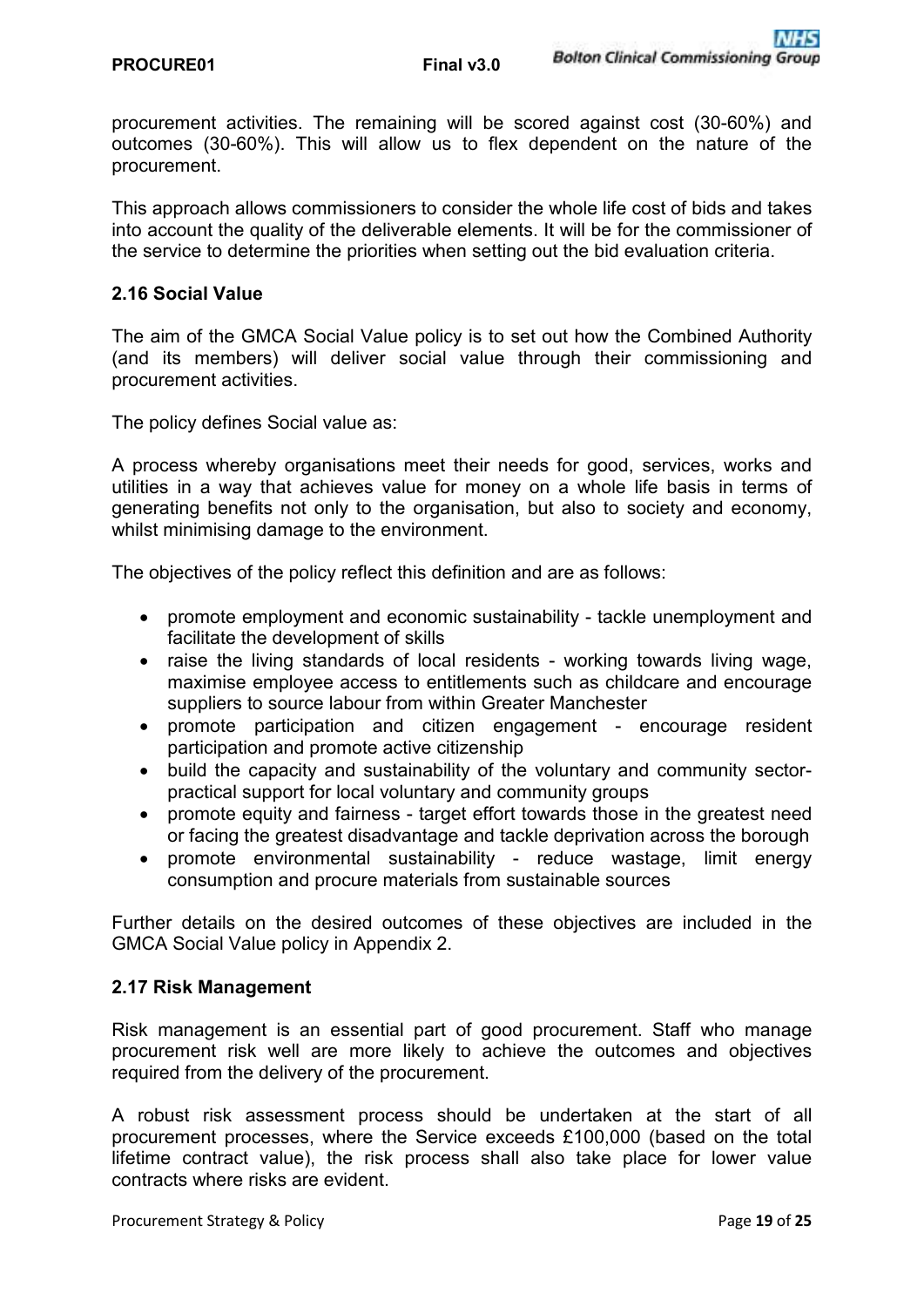It is important to note however, that risk management isn't a one off process. Risks in procurement change all of the time. The risk process must therefore be an iterative one and be managed and revisited at every stage of the procurement cycle and throughout the duration of the contract.

It is the responsibility of the individual(s) leading the project at each stage in the procurement cycle to ensure that all risks are appropriately identified and managed.

There are many risks that need managing in a procurement process so it is important that to identify all the relevant key stakeholders (i.e. other services, finance, legal, HR, IT, procurement, service users, etc.) who will require input into the particular project, as they will be able to identify risks and suggest or advise any appropriate counter measures within their field of speciality..

Risks can generally be categorised into ten potential areas:

- 1. Legal
- 2. Contractual
- 3. Financial
- 4. Political / Reputational
- 5. Technological
- 6. Economic
- 7. Environmental
- 8. Social (including the Social Value Act, employment, skills & apprenticeships)
- 9. Equality
- 10. Other including stakeholder, partnership etc.

At the start of a relevant procurement process a risk log must be developed in consultation with key stakeholders. It is the responsibility of the commissioner at this early stage of the project to ensure this process is undertaken and that the log is completed, maintained and embedded as a 'live' document which is re-visited at every stage of the cycle.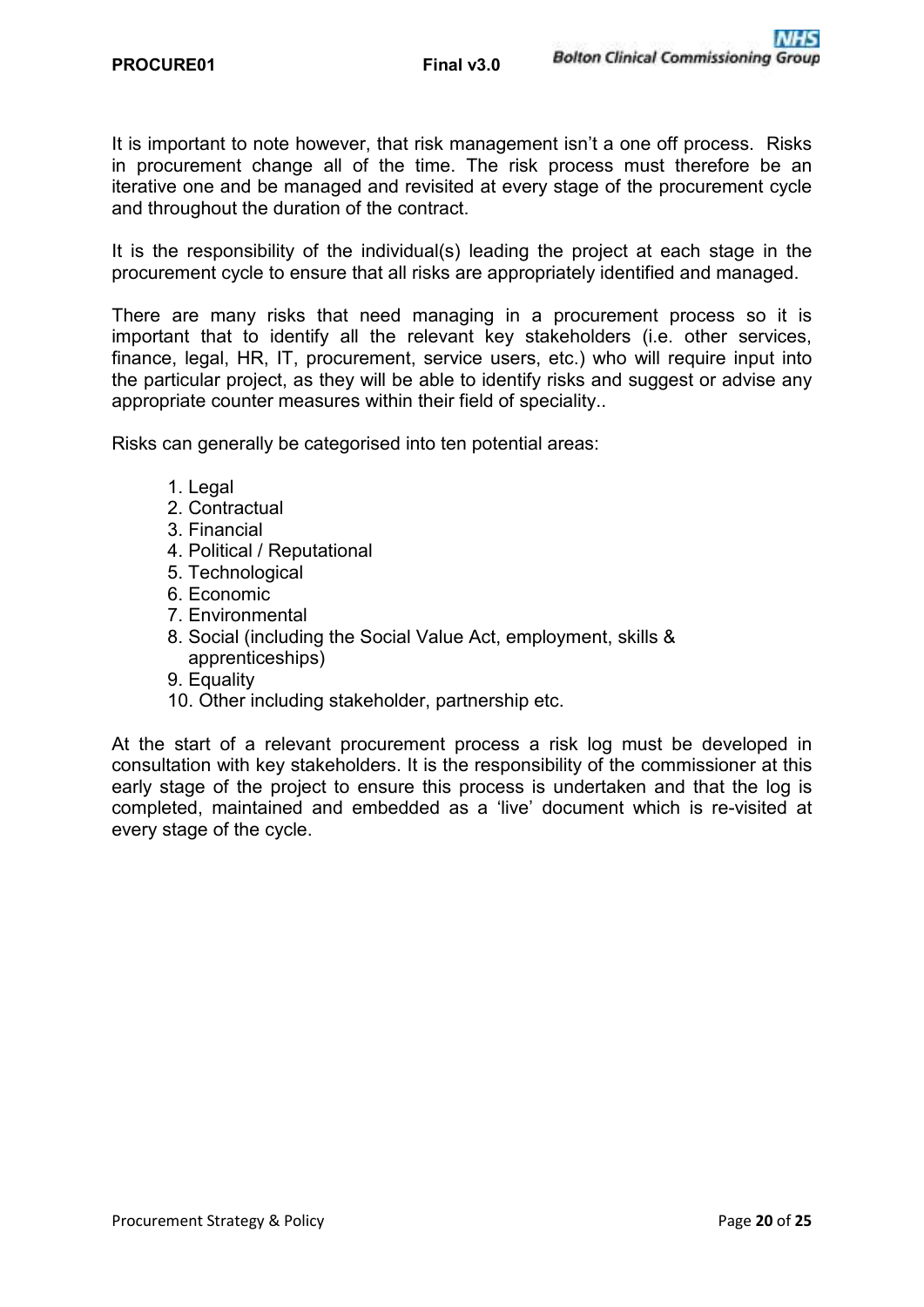## **WAIVER OF STANDING ORDERS/SCHEME OF DELEGATION AND PRIME FINANCIAL POLICY**

## **PRO-FORMA**

Two copies of this form and declaration should be completed, signed and submitted initially to the Chief Finance Officer before final approval by the Chief Officer.

One copy will be retained in the Executive Office to satisfy audit trail requirements and one copy returned to you.

#### *(Once signed, please send to the Board Secretary, Lever Chambers, 27 Ashburner Street, Bolton, BL1 1SQ).*

Competitive tendering shall be undertaken in respect of all contracts for the supply of goods, materials and manufactured articles, for the rendering of services including all forms of management consultancy services (other than specialised services sought from or provided by the NHS), for the design, construction and maintenance of building and engineering works (including construction and maintenance of grounds and gardens) and for disposals (as set out in the CCG's Standing Orders, Scheme of Delegation, Prime Financial Policy and Procurement Strategy and Policy – further guidance attached at appendix 1) **except for expenditure, which does not exceed £5,000.** 

- (1) Expenditure between £5,000 and £50,000 normally required **three** competitive quotes.
- (2) Expenditure over £50,000 is subject to competitive tendering procedures.

**However:** where it is decided that competitive tendering is not applicable and should be waived, the fact of the waiver and the reasons should be documented and recorded in an appropriate CCG record and reported to the Audit Committee at each meeting.

#### **Please give full details overleaf of:**

- (i) The item
- (ii) The cost
- (iii) Reasons why:
	- (a) Three quotes have not been obtained or
	- (b) Tendering procedures not followed

**Item:-** 

**Cost:-** 

#### **Reason for not obtaining quotes or tendering procedures not followed (Please detail below):-**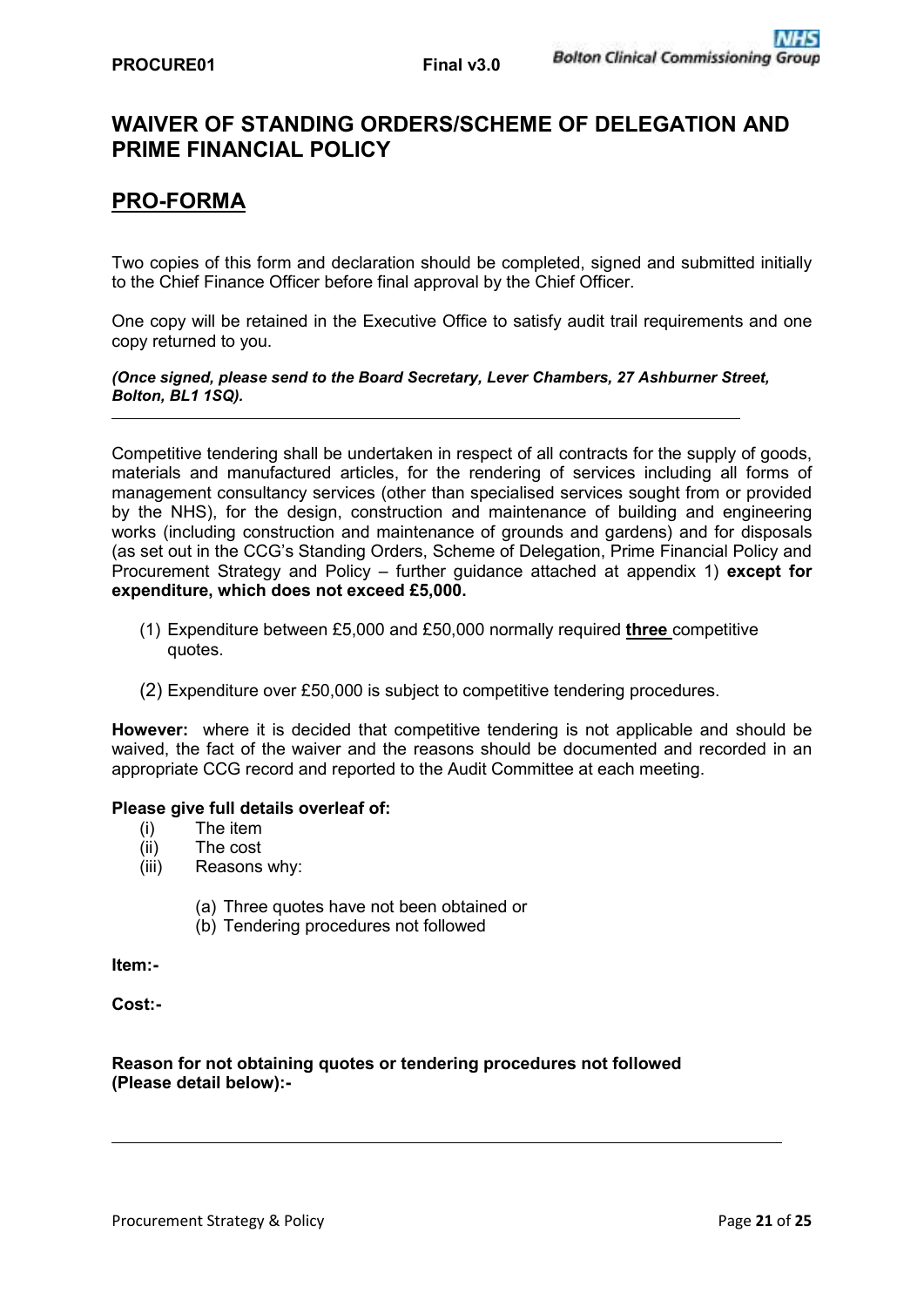## **DECLARATION**

**I certify that I have seen all the documentary evidence to prove that the Waiver is justified and the price to be paid is fair and reasonable regarding:-** 

**ITEM: ……………………………………………………………….** 

**COST: ……………………………………………………………….** 

**I also declare that:-** 

- **The information I have given on this form is correct and complete as at the time of signing/submission. I understand that if I knowingly provide false or misleading information this may result in criminal, civil and/or disciplinary action. I consent to the disclosure of information contained on this form to the CCG for the purposes of any internal investigation and consent to disclosure by the CCG to the CCG's Anti-Fraud Specialist for the purpose of investigation, prevention, detection and prosecution of fraud, bribery and corruption.**
- **I have declared below any specific interests raised with regard to this waiver procurement activity.**

| <b>NAME:</b>                       |  |  |
|------------------------------------|--|--|
| <b>SIGNED:</b>                     |  |  |
| TITLE:                             |  |  |
| <b>DIRECTORATE:</b>                |  |  |
| DATE:                              |  |  |
| <b>Declarations of interests:-</b> |  |  |

**……………………………………………………………………………………… ……………………………………………………………………………………… ……………………………………………………………………………………… ……………………………………………………………………………………...**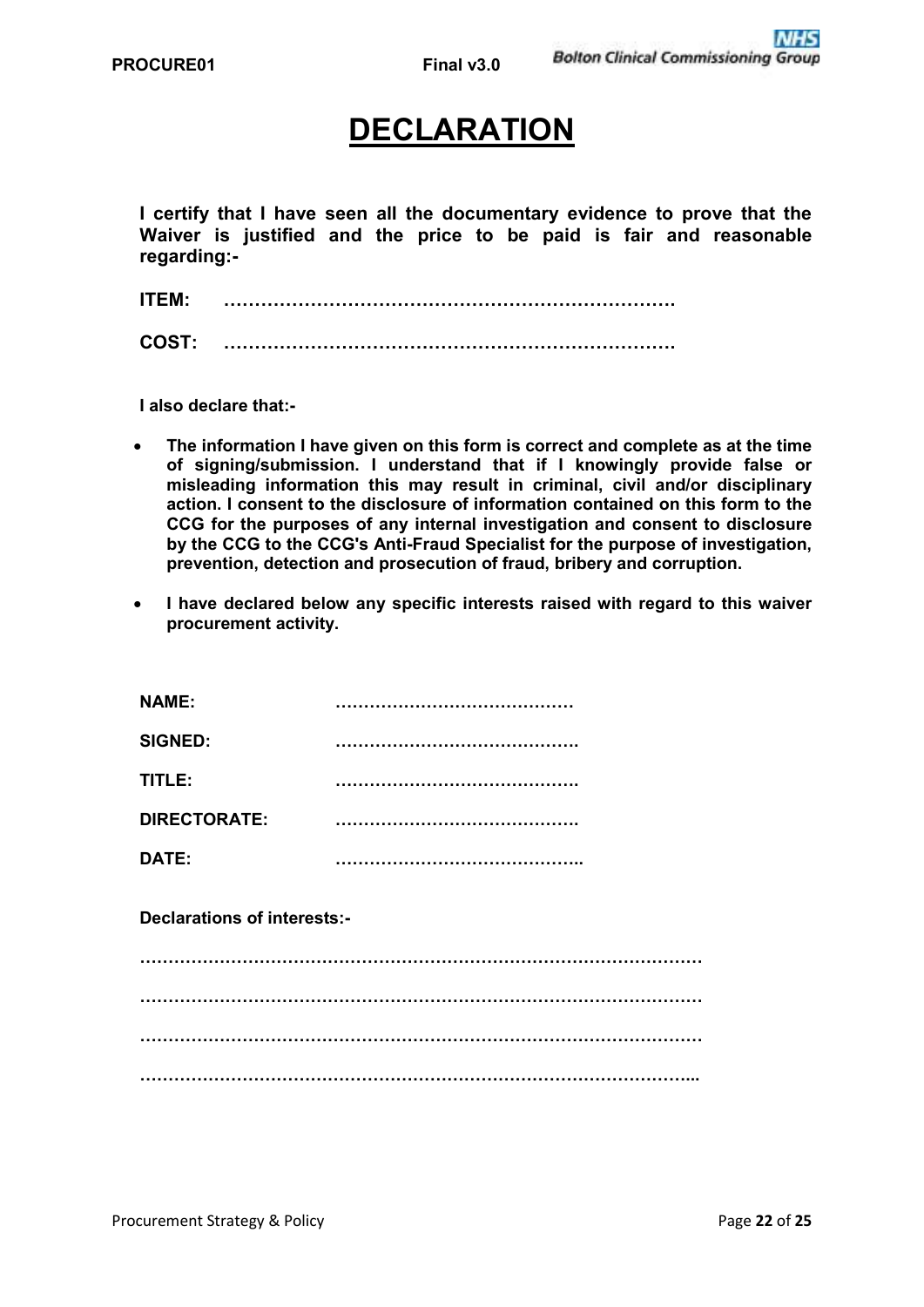## **AUTHORISATION**

| Date:                         |  |
|-------------------------------|--|
| <b>Chief Officer:</b>         |  |
| <b>Chief Finance Officer:</b> |  |

*Please return all documentation, once signed, to the Board Secretary, Lever Chambers, 27 Ashburner Street, Bolton, BL1 1SQ.*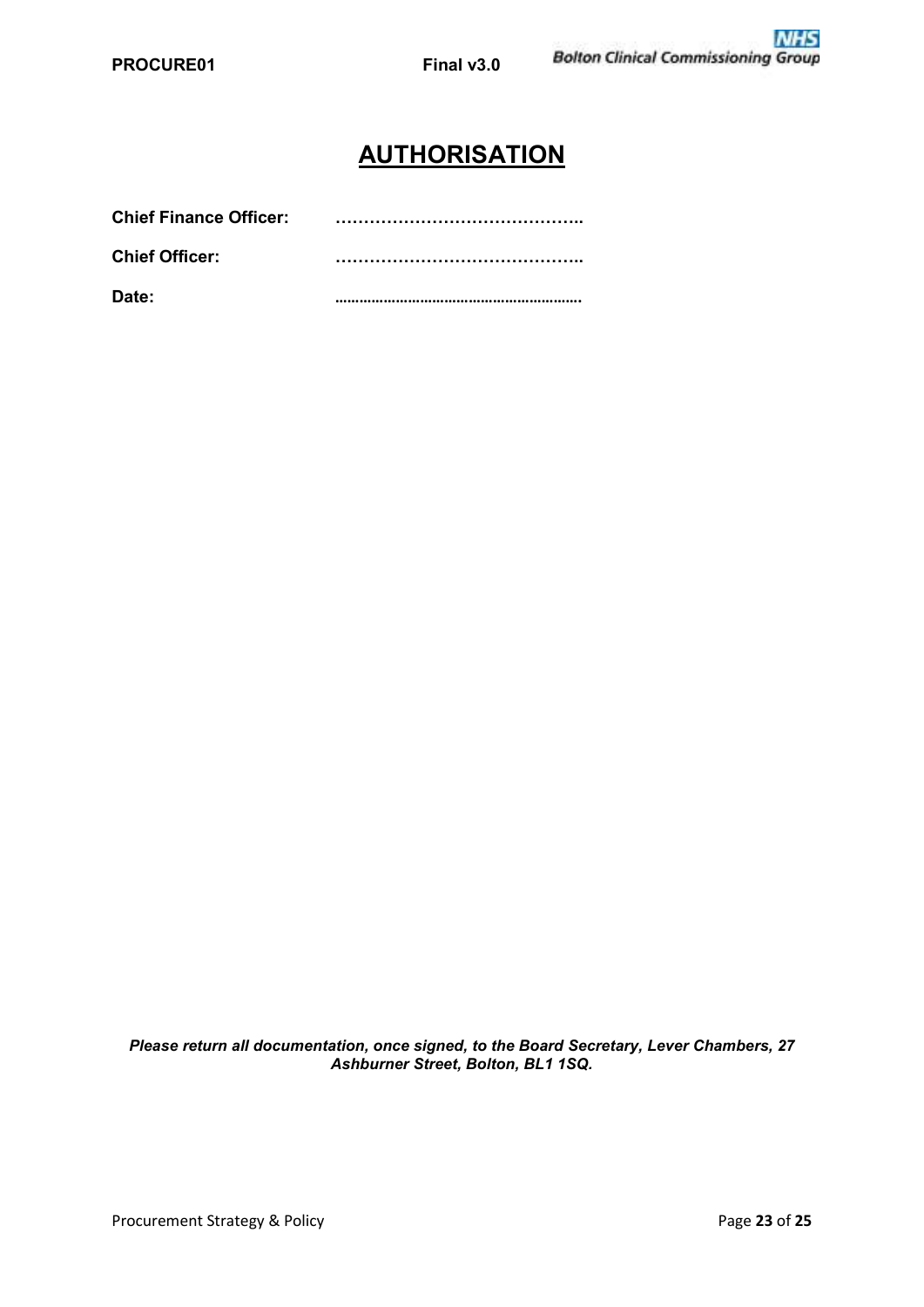#### **Appendix 1**

#### **Where the value is too low**

The CCG's Standing Orders/Scheme of Delegation and Prime Financial Policy state:-

- Below £5,000 (life of contract) there is no need to conduct a competition.
- Between £5,000 and £50,000 at least 3 competitive quotes should be sought and reviewed in an open and transparent manner.
- Above £50,000 and should be competitively tendered.

#### **Where competition might not be practical**

In exceptional circumstances, a waiver of competition can be approved. The basis for waivers include:-

- where no market exists or alternative providers are not in existence;
- where the service requirement is covered by an existing contract;
- where NHS framework agreements are in place;
- where the timescale precludes competitive tendering;
- where specialist expertise is required and is available from only one source;
- there is a clear benefit to be gained from maintaining continuity with an earlier project. In such cases the benefits of such continuity must outweigh any potential financial advantage to be gained by competitive tendering;
- for the provision of legal advice and services providing that any legal firm or partnership commissioned by the CCG is regulated by the Law Society for England and Wales for the conduct of their business (or by the Bar Council for England and Wales in relation to the obtaining of Counsel's opinion) and are generally recognised as having sufficient expertise in the area of work for which they are commissioned.

**For a limited period to pilot a new service or way of working, in limited circumstances where a new service, pathway or way of working needs to be tested it may be appropriate to waive competition amongst current providers of similar services for the period of the pilot.**